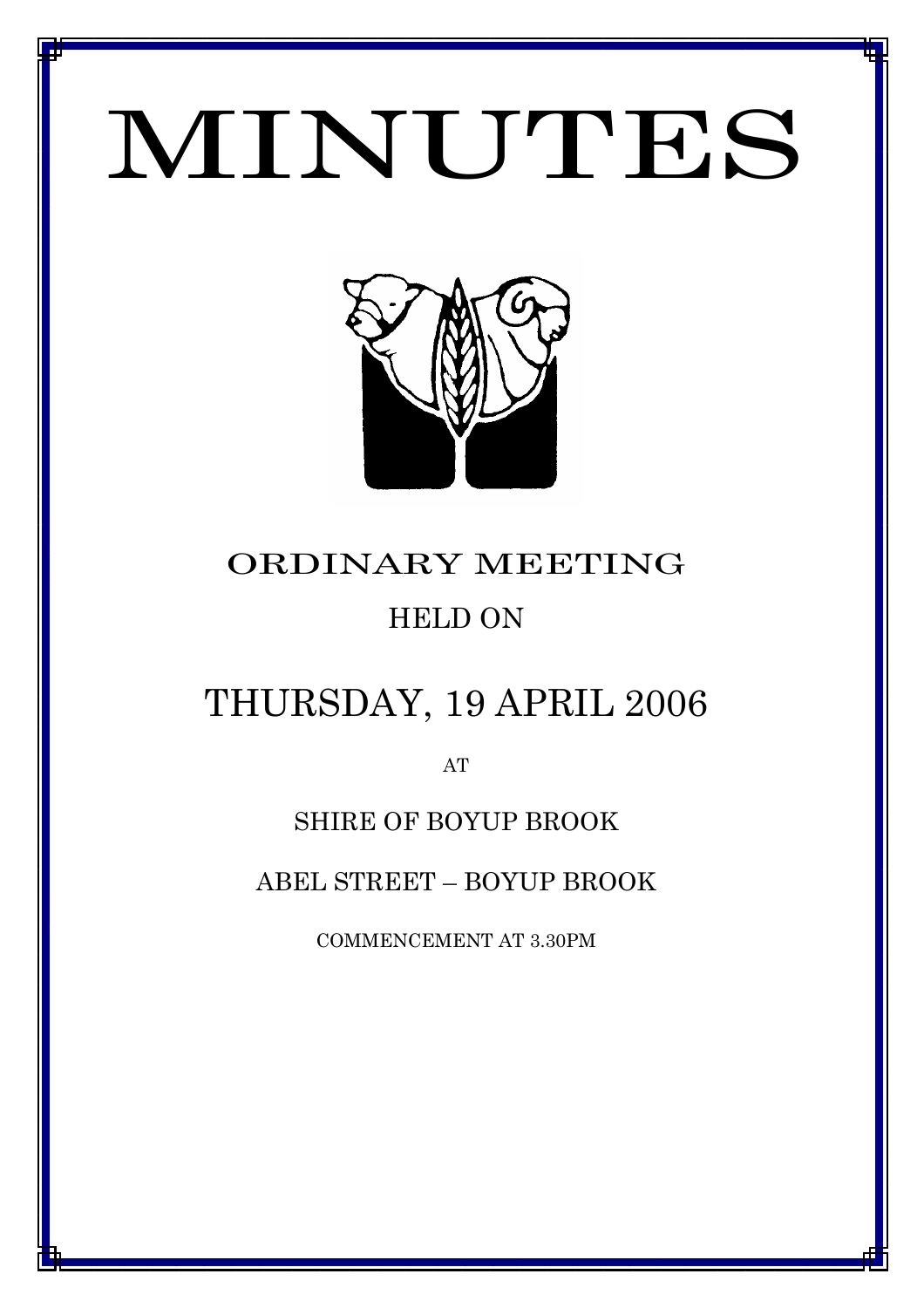# TABLE OF CONTENTS

| 1              | RECORD OF ATTENDANCE/APOLOGIES/LEAVE OF ABSENCE PREVIOUSLY APPROVED3                                                                     |  |
|----------------|------------------------------------------------------------------------------------------------------------------------------------------|--|
| $\overline{2}$ |                                                                                                                                          |  |
| 3              |                                                                                                                                          |  |
| 4              |                                                                                                                                          |  |
| 5              |                                                                                                                                          |  |
| 6              |                                                                                                                                          |  |
| $\overline{7}$ |                                                                                                                                          |  |
|                |                                                                                                                                          |  |
|                | 7.1.1<br>7.1.2                                                                                                                           |  |
| 7.2            |                                                                                                                                          |  |
|                | 7.2.1<br>7.2.2                                                                                                                           |  |
|                |                                                                                                                                          |  |
|                | 7.3.1<br>7.3.2<br>7.3.3<br>7.3.4<br>REZONING REQUEST - LOTS 720 AND 721 DP 100786, BOYUP BROOK - BRIDGETOWN ROAD, BOYUP BROOK -<br>7.2.3 |  |
|                | 7.3.5<br>7.3.6                                                                                                                           |  |
|                | 7.3.7                                                                                                                                    |  |
|                | 7.3.8                                                                                                                                    |  |
|                | 7.3.9                                                                                                                                    |  |
|                | 7.3.10                                                                                                                                   |  |
| 8.             |                                                                                                                                          |  |
| 9.             |                                                                                                                                          |  |
|                | 10. URGENT BUSINESS - BY APPROVAL OF THE PRESIDENT OR A MAJORITY OF COUNCILLORS PRESENT36                                                |  |
|                |                                                                                                                                          |  |
|                |                                                                                                                                          |  |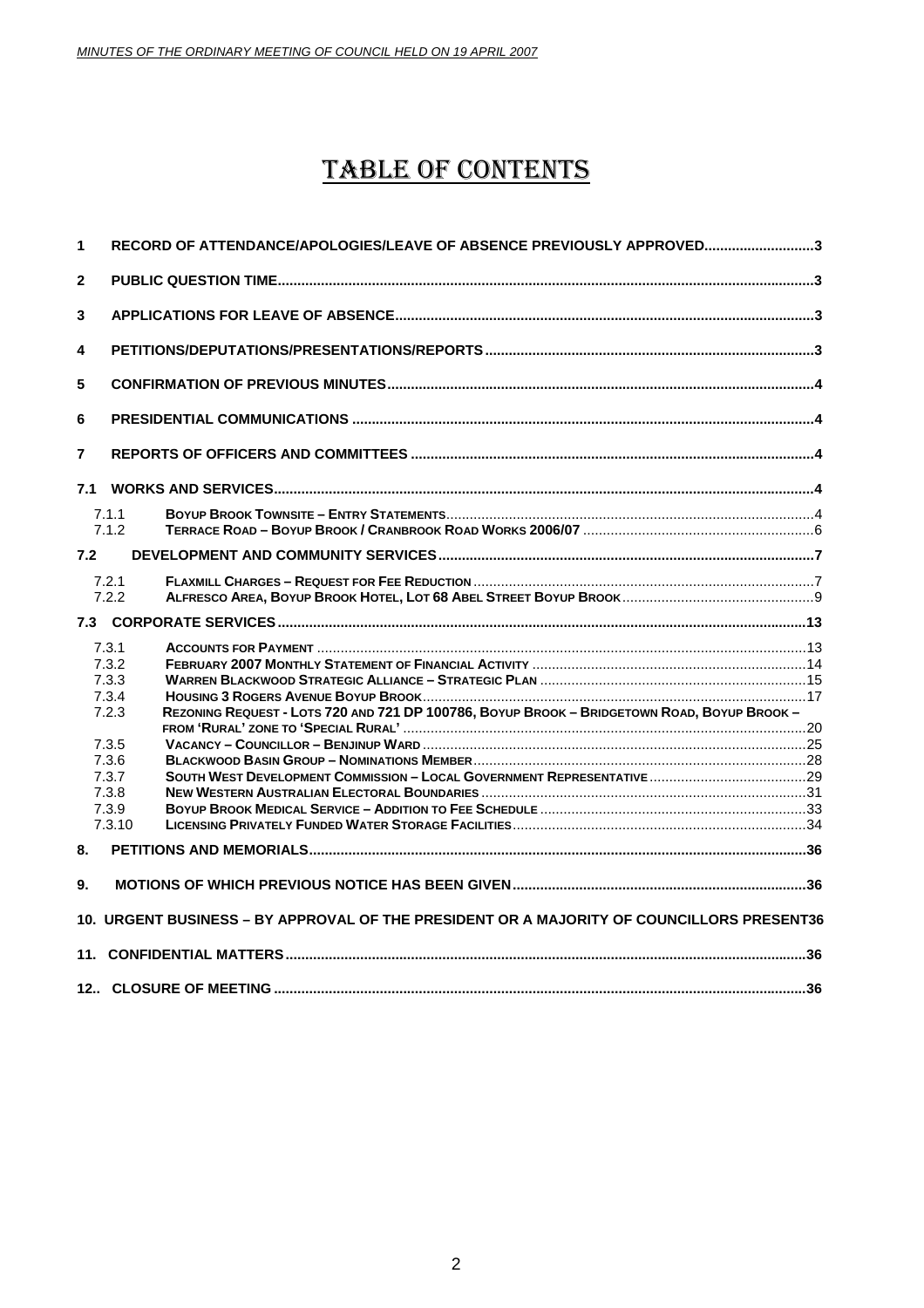## <span id="page-2-0"></span>**1 RECORD OF ATTENDANCE/APOLOGIES/LEAVE OF ABSENCE PREVIOUSLY APPROVED**

#### 1.1 Attendance

Cr T Ginnane – Shire President Cr S Broadhurst Cr R Downing Cr J Florey Cr P Marshall Cr K Moir Cr T Oversby Cr A Piper

Mr T Doust – Chief Executive Officer Mr K Jones – Manager of Finance and Administration Mr J Eddy – Manager of Works and Services

Mr J Sapienza – Manjimup Bridgetown Times Mr R Paull – Consultant (4.16pm to 4.34pm)

## **2 PUBLIC QUESTION TIME**

- 1.2 Apologies
- 2.1 Response to Previous Public Questions Taken on Notice
- 2.2 Public Question Time

## **3 APPLICATIONS FOR LEAVE OF ABSENCE**

Cr Oversby advised that he would be away for the ordinary council meeting on 17 May 2007, as he will be in Sydney.

## **4 PETITIONS/DEPUTATIONS/PRESENTATIONS/REPORTS**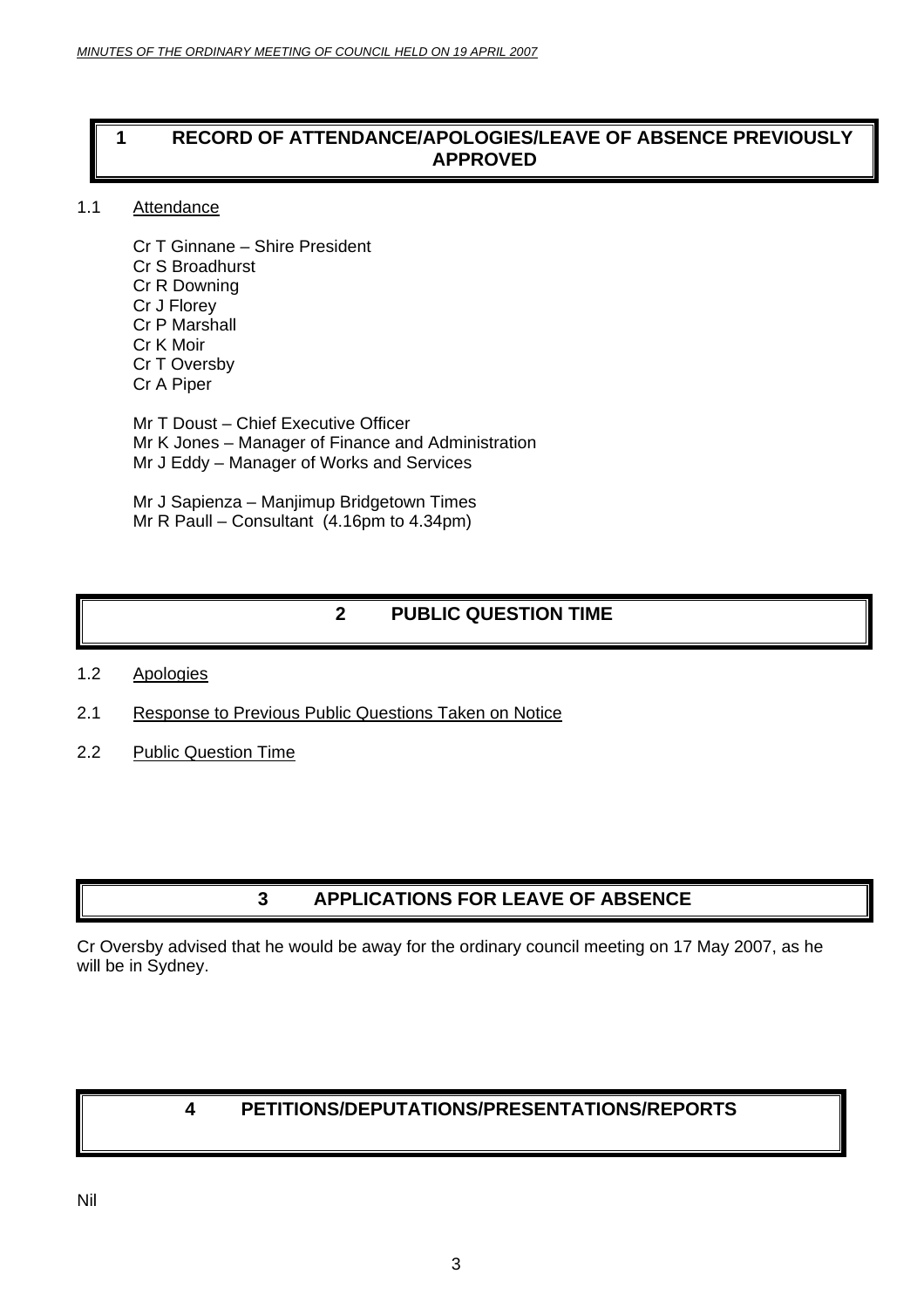#### **5 CONFIRMATION OF PREVIOUS MINUTES**

<span id="page-3-0"></span>5.1 Minutes of the Ordinary Meeting of the Council held on 15 March 2007.

**MOVED: Cr Oversby SECONDED: Cr Downing 1999** 

**That the minutes of the previous Ordinary Meeting of the Council held on Thursday 15 March 2007, be confirmed as an accurate record.**

**CARRIED 8/0** 

### **6 PRESIDENTIAL COMMUNICATIONS**

The Shire President advised that he would be attending a Sustainability Workshop with the CEO on Friday 19/4/2007.

**7 REPORTS OF OFFICERS AND COMMITTEES** 

## **7.1 WORKS AND SERVICES**

#### 7.1.1 **Boyup Brook Townsite – Entry Statements**

| Location:               | Boyup Brook - Donnybrook Road                 |
|-------------------------|-----------------------------------------------|
| Applicant:              | Townscape (Waters Edge) Advisory Committee    |
| File:                   | PA/46/001                                     |
| Disclosure of Interest: | Nil                                           |
| Date:                   | $11^{th}$ April 2007                          |
| Author:                 | John Eddy - Manager of Works and Services     |
| Appendices:             | Minutes of the Townscape (Waters Edge)<br>1.1 |
|                         | Committee Meeting 2/4/2007 and Attachments    |

#### **SUMMARY**

To obtain Council's approval for the location of the entry statement to the townsite Boyup Brook on the Boyup Brook Donnybrook Road.

#### **BACKGROUND**

Council has previously approved the funding for the design and construction of a sculpture, incorporating a "Farmer, Sheep and Dog" for placement on an entry to the townsite of Boyup Brook. Len Zuks was commissioned to provide the sculpture and it is proposed to locate this on the Boyup Brook Donnybrook Road entry to Boyup Brook.

At the ordinary meeting of the Council held on 15 March 2007, Item 7.1.1 was presented with the recommendation from the Townscape Committee:-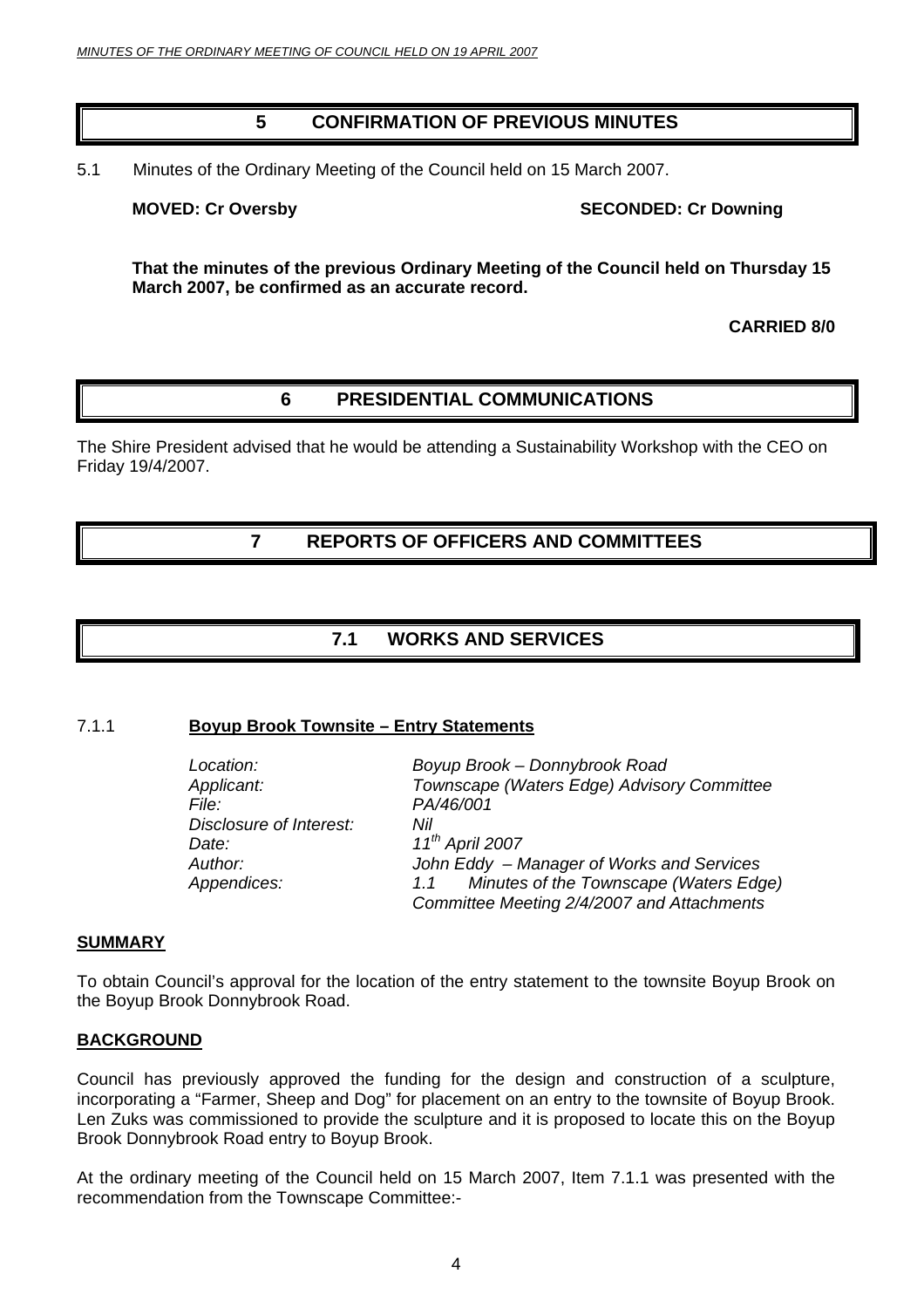*"That the 'Farmer, Sheep and Dog' entry statement be located on the Boyup Brook/Donnybrook Road Reserve adjacent to the 'Roo Gully' sign subject to the prior approval of Main Roads WA."* 

The Council resolved:-

*"That the matter of the location of the 'Farmer, Sheep and Dog' entry statement be referred back to the Townscape (Waters Edge) Advisory Committee, awaiting Main Roads response on the sites identified, for further consideration and recommendation."* 

The Townscape (Waters Edge) Advisory Committee re-considered this matter on the 2 April 2007 and the following information was provided to the Committee:-

- Cr Broadhurst and Mary Whitehead re-visited the preferred sites on the Boyup Brook/Donnybrook Road adjacent to the "Roo Gully" sign and adjacent to Powertrak opposite Bank Road.
- Cr Broadhurst provided the Committee with the "Entrance Statement" criteria and a comparison between the preferred sites to promote discussion (See Appendices 1.1).
- Cr Broadhurst advised the meeting that the original site location of the sculpture was on the rail reserve and would require approval from the relevant authority as well as Main Roads WA.

After discussion on the entrance statement criteria and comparison of the preferred sites the Committee resolved:-

*"The Townscape (Waters Edge) Advisory Committee recommends to Council that the 'Farmer, Sheep and Dog' entry statement be located on the Boyup Brook / Donnybrook Road adjacent to the 'Roo Gully' sign subject to Main Roads WA approval."* 

#### **COMMENT**

Further to investigations by the Manager of Works and Services the proposed location of the "Entry Statement" is actually within the 'Rail Reserve' or 'Rail Corridor' under the control of Westnet Rail.

The positioning of the 'Entry Statement' will therefore require the approval of Main Roads WA and Westnet Rail.

#### **CONSULTATION**

Townscape (Waters Edge) Advisory Committee Members

#### **STATUTORY ENVIRONMENT**

Main Roads WA approval required for placement of a sculpture on a road under their control. Westnet Rail approval and agreement required for placement of a sculpture on a rail corridor under their control.

#### **POLICY IMPLICATIONS**

Nil

#### **FINANCIAL IMPLICATIONS**

Funding for the 'Entry Statement' has been approved by Council and funds are available to place the sculpture at the approved position.

#### **STRATEGIC IMPLICATIONS**

The provision of the entry statements will provide benefit with the promotion and development of the Shire.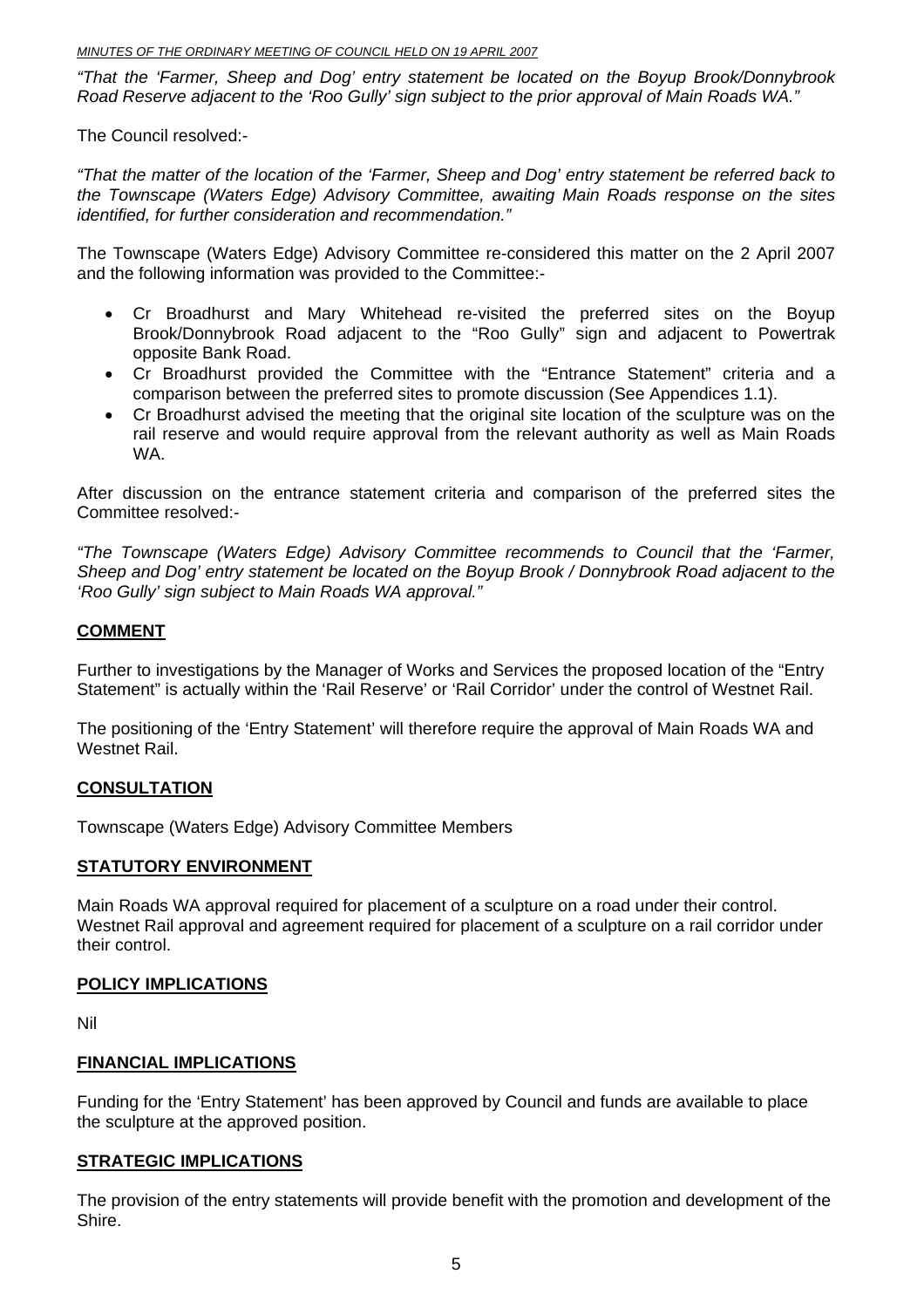#### <span id="page-5-0"></span>**VOTING REQUIREMENTS**

Simple Majority

#### **COUNCIL DECISION AND OFFICER RECOMMENDATION**

#### **MOVED: Cr Broadhurst SECONDED: Cr Oversby**

**The Council approve that the "Farmer, Sheep and dog" entry statement be located on the Boyup Brook / Donnybrook Road Reserve adjacent to the 'Roo Gully' sign subject to the prior approval of Main Roads WA and Westnet Rail.** 

**CARRIED 7/1** 

#### 7.1.2 **Terrace Road – Boyup Brook / Cranbrook Road Works 2006/07**

| Location:               | Terrace Road - Boyup Brook/Cranbrook Road |
|-------------------------|-------------------------------------------|
| Applicant:              | Shire of Boyup Brook                      |
| File:                   |                                           |
| Disclosure of Interest: | Nil                                       |
| Date:                   | $11^{th}$ April 2007                      |
| Author:                 | John Eddy - Manager of Works and Services |

#### **SUMMARY**

To obtain Council's approval to re-allocate the budgeted funds of \$24,723 for re-sheeting works on Terrace Road to complete re-sheeting works on the Boyup Brook/Cranbrook Road.

#### **BACKGROUND**

Council has approved funds of \$24,723 for re-sheeting works to Terrace Road in the current 2006/2007 budget. Increased heavy vehicle traffic from the Shires of Cranbrook and Kojonup have caused pavement and base course damage to the Boyup Brook / Cranbrook Road in several places within the Boyup Brook Shire.

The Manager of Works and Services has received several complaints regarding the condition of the Boyup Brook/Cranbrook Road.

#### **COMMENT**

The Manager of Works and Services recommends that remedial re-sheeting works be carried out to the Boyup Brook / Cranbrook Road as soon as possible to prevent further damage to the roads base course. Funds provided for Terrace Road be reallocated for this purpose.

In several places the heavy vehicle traffic has broken through to the roads sub-grade which will increase the rate of the roads deterioration.

#### **CONSULTATION**

Chief Executive Officer Works Supervisor

#### **STATUTORY ENVIRONMENT**

Nil

#### **POLICY IMPLICATIONS**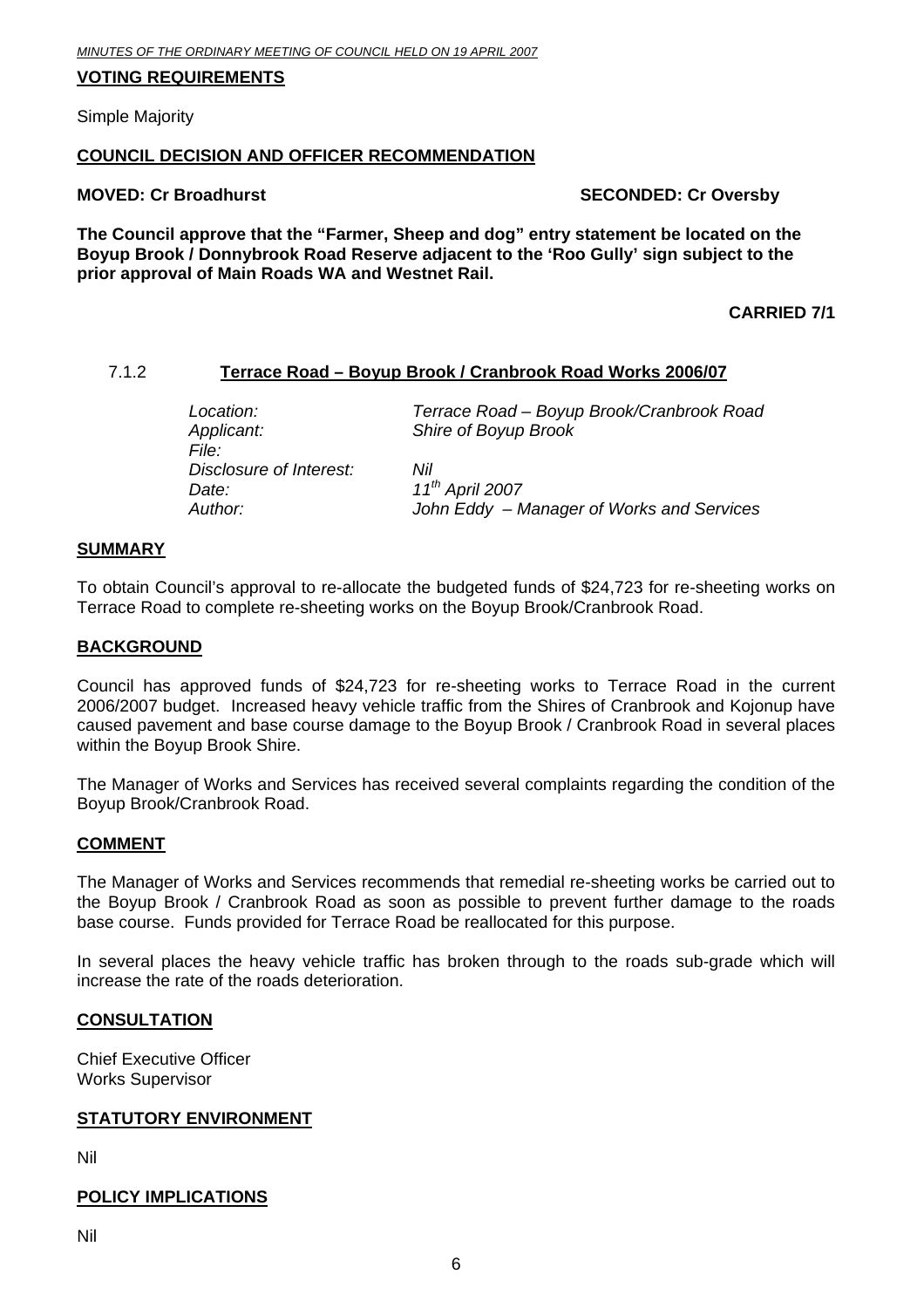#### <span id="page-6-0"></span>**FINANCIAL IMPLICATIONS**

Nil

#### **STRATEGIC IMPLICATIONS**

The proposed re-sheeting works will contribute to the maintenance and upkeep of a regionally significant road and the Shire of Boyup Brook's infrastructure and asset management.

#### **VOTING REQUIREMENTS**

Simple Majority

#### **COUNCIL DECISION AND OFFICER RECOMMENDATION**

#### **MOVED: Cr Piper SECONDED: Cr Florey**

**That the Council approve the re-allocation of \$24,723 budgeted for re-sheeting works to Terrace Road in 2006/07 to complete re-sheeting works on the Boyup Brook / Cranbrook Road.** 

**CARRIED 8/0** 

### **7.2 DEVELOPMENT AND COMMUNITY SERVICES**

#### 7.2.1 **Flaxmill Charges – Request for Fee Reduction**

| Location:               | <b>Boyup Brook Flaxmill Recreation Camp/Caravan Park</b> |
|-------------------------|----------------------------------------------------------|
| Applicant:              | Southwood and Wheatbelt Forrest Regions of Guides        |
|                         | WA                                                       |
| <i>File:</i>            | CP/59/004                                                |
| Disclosure of Interest: | Nil                                                      |
| Date:                   | 10 <sup>th</sup> April 2007                              |
| Author:                 | Tony Doust, Chief Executive Officer                      |
|                         |                                                          |

#### **SUMMARY**

To consider a request received from the Southwood and Wheatbelt Forrest Regions of Guides WA for a reduction in the fees for the use of Flaxmill Recreation Camp.

#### **BACKGROUND**

The Regional leader Southwood has written to the Shire:-

"*Southwood Region and Wheatbelt Forrest Region of Guides WA are combining for the occasion of Trailer Trekking, which involves numerous activities for guides 5-15 years, to participate in.* 

*The Flax Mill in Boyup Brook is in a reasonably central location and would be large enough to cater for this activity.* 

*The Mission Statement of Guides WA is "Helping girls and young women grow into confident, self respecting, responsible community members" and all Leaders have to meet Guides Australia's requirement for Leadership Qualification.* 

*I would like to make a booking from Friday 15 June 2007 to Sunday 17 June 2007. The aim is to have 100 plus girls and leaders attend. The younger girls would require indoor accommodation and the older girls would be camping outdoors.*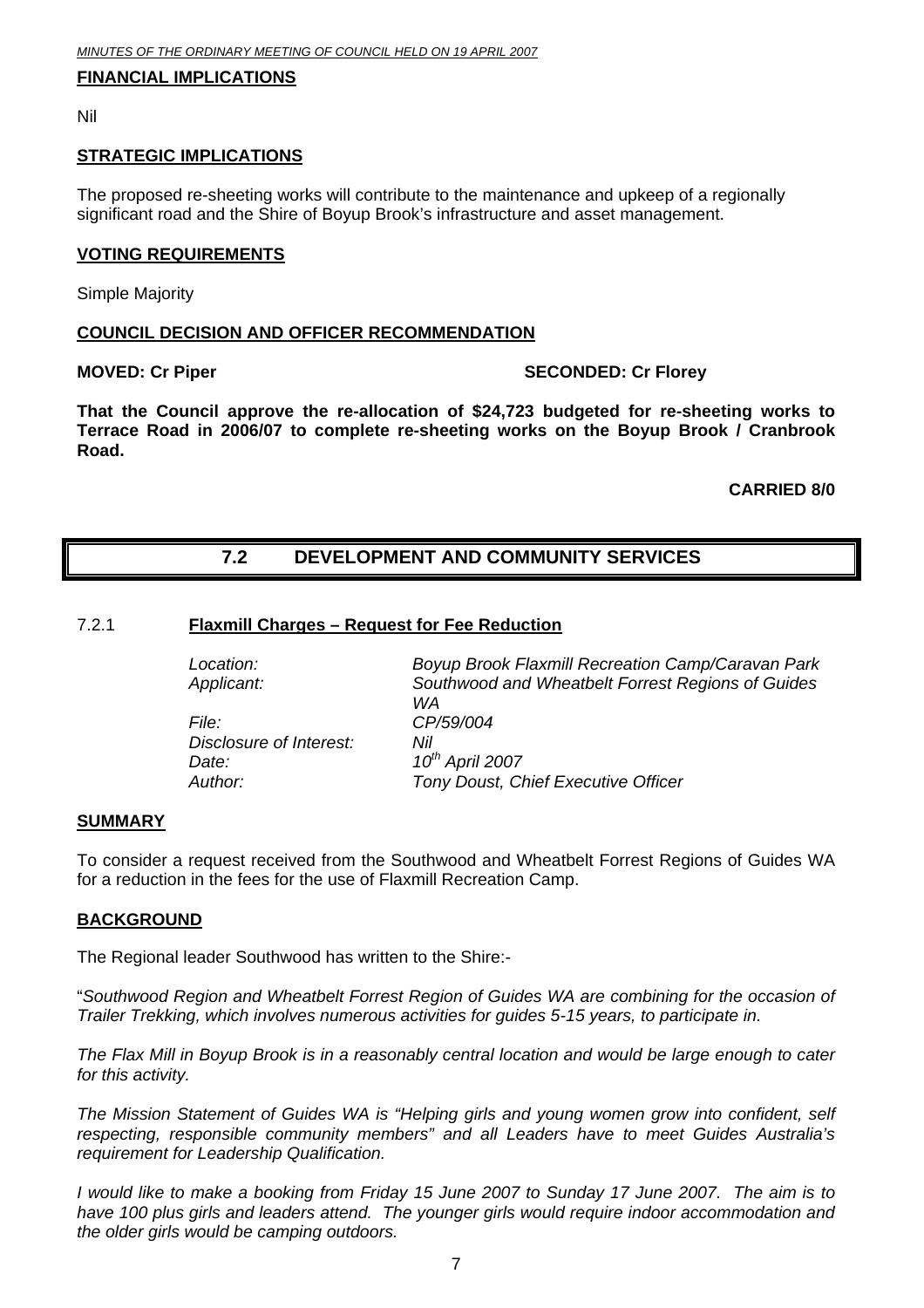*It would be appreciated if a reduction in fees per night could be considered so we can keep the overall cost for this weekend to a minimum for the girls."* 

#### **COMMENT**

The charges for the use of the Flaxmill on this occasion would be:

Dormitory Accommodation \$12.00 per person per night Camping Powered Site \$9.00 per person per night Un-powered Site \$6.00 per person per night Kitchen \$80.00 per day Function Room \$70.00 per day Whilst it is recognized that the Guides movement is a very worthwhile organization it is important that the costs for operating the Flaxmill complex are not overlooked. The 2006/07 adopted budget shows that the operating loss for the year is estimated to be \$16479.

Given the numbers anticipated over the weekend it is recommended that the organization be offered a 20% discount on the adopted fee schedule for the weekend use  $15<sup>th</sup>$  to  $17<sup>th</sup>$  June 2007 provided the total numbers exceed 75 people per night. If the number is below this then the discount be 10%.

#### **CONSULTATION**

Nil

#### **STATUTORY ENVIRONMENT**

Section 6.12(1)(b) of the Local Government Act 1995 provides Council with the power to grant concessions / waive fees.

#### **POLICY IMPLICATIONS**

Nil

#### **FINANCIAL IMPLICATIONS**

Outlined in the comment section of the report

#### **STRATEGIC IMPLICATIONS**

Nil

#### **VOTING REQUIREMENTS**

Simple Majority

#### **COUNCIL DECISION AND OFFICER RECOMMENDATION**

**MOVED: Cr Oversby SECONDED: Cr Florey ATTLE SECONDED: Cr Florey ATTLE** 

**That the Southwood and Wheatbelt Regions of Guides WA be granted the following discounts on the 2006/07 adopted fee schedule for the Flaxmill Camp/Caravan Park for the**  use of the facility over the 15<sup>th</sup> to 17<sup>th</sup> June 2007 (Inclusive):-

**20% per person if the number of persons exceeds 75 per night 10% per person if the number of persons is less then 75 per night.**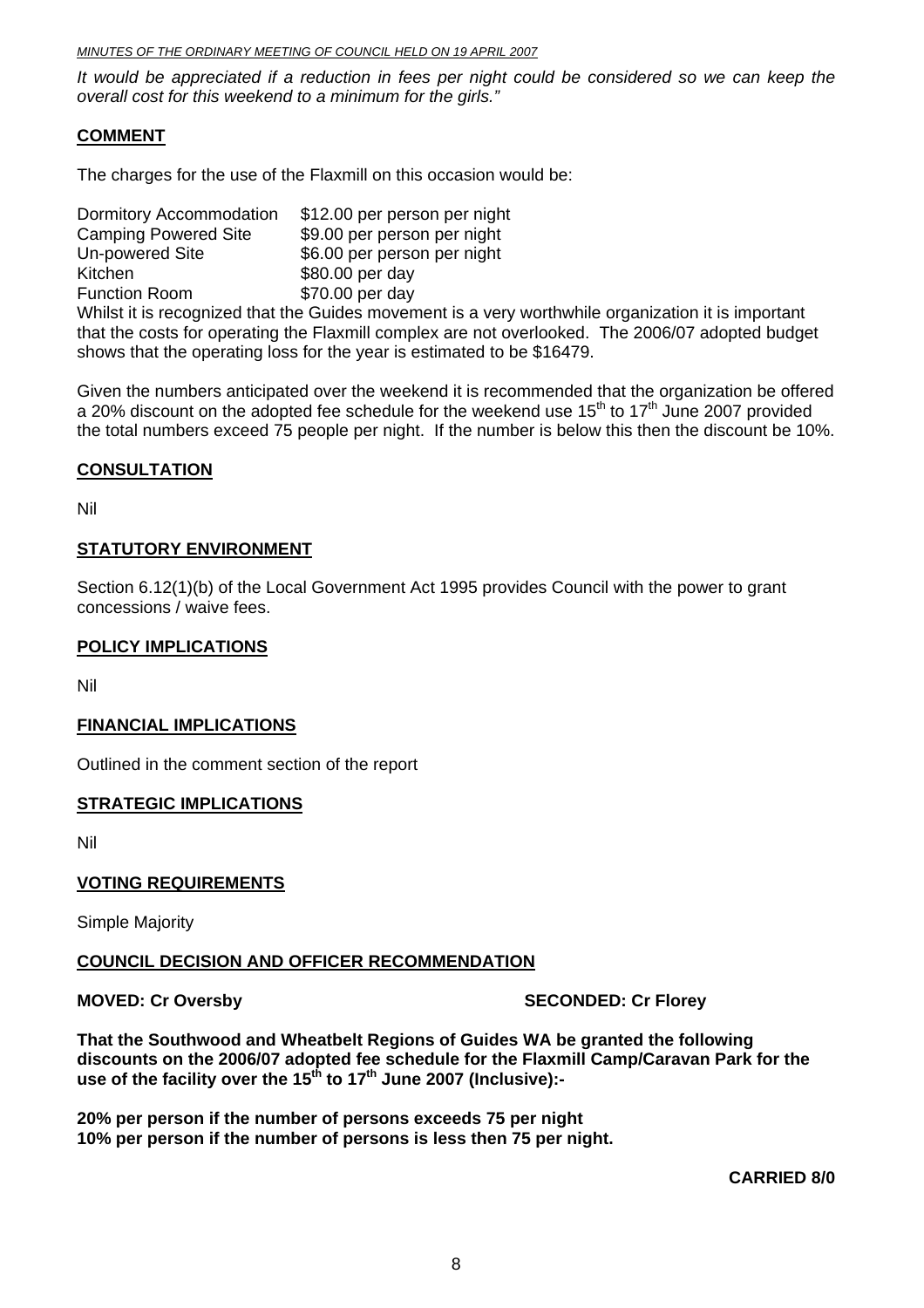#### <span id="page-8-0"></span>7.2.2 **Alfresco Area, Boyup Brook Hotel, Lot 68 Abel Street Boyup Brook**

| Footpath Lot 68 Abel Street Boyup Brook                |
|--------------------------------------------------------|
| P Mansfield, Boyup Brook Hotel                         |
| Ass 800                                                |
| Nil                                                    |
| 10 <sup>th</sup> April 2007                            |
| Tony Doust, Chief Executive Officer                    |
| 1.2 Copies of the Shire's letters to Boyup Brook Hotel |
|                                                        |

#### **SUMMARY**

To consider an objection under Section 9.5 of the Local Government Act 1995 against the Council's decision not to approve the application submitted by the Boyup Brook Hotel to establish an alfresco area on the footpath in Abel Street , Boyup Brook.

#### **BACKGROUND**

This matter was first considered by Council at its meeting on the  $16<sup>th</sup>$  November 2006. The following report was presented:-

*"The proponent wishes to provide both fix cover and portable cover alfresco areas. It is the primary intent that this will used as a dining area with the serving of liquor being secondary.* 

*The proposed 8 x 3m steel framed structure encroaches into public space over the footpath on Abel Street to provide for an additional service area for the hotel located on lot 68 Abel Street.* 

*The roof will be covered with canvass.* 

*The proponent wishes to also provide a further alfresco area using umbrellas adjacent to the proposed covered area.* 

*The aesthetics of the proposed covered structure is a concern.* 

*A further concern is the addition of another type of cover being placed over the footpath along this stretch of Abel Street, that is from Bridge Street to Inglis Street, where there have been a variety of styles used over the years.* 

*The committee is encouraged to inspect the proposed alfresco site and the other commercial buildings along Abel Street prior to the meeting.* 

*Should the proposal be approved, the following conditions would be appropriate-*

- *1. structure to comply with the Building Code of Australia and have a minimum height of 2400mm and be setback 600mm from the kerb;*
- *2. building license required prior to construction;*
- *3. tables and chairs shall not interfere with pedestrian movement or parked vehicles by incorporating minimum 1500mm passing areas and 900mm 'footpath widths';*
- *4. the alfresco area shall be conducted strictly in accordance with provisions of the Health Act 1911 and subsequent regulations and local laws and Liquor Licensing regulations covering the conduct of an alfresco area;*
- *5. the alfresco area shall be kept free of litter, refuse, rubbish and all other disused materials at all times during its conduct;*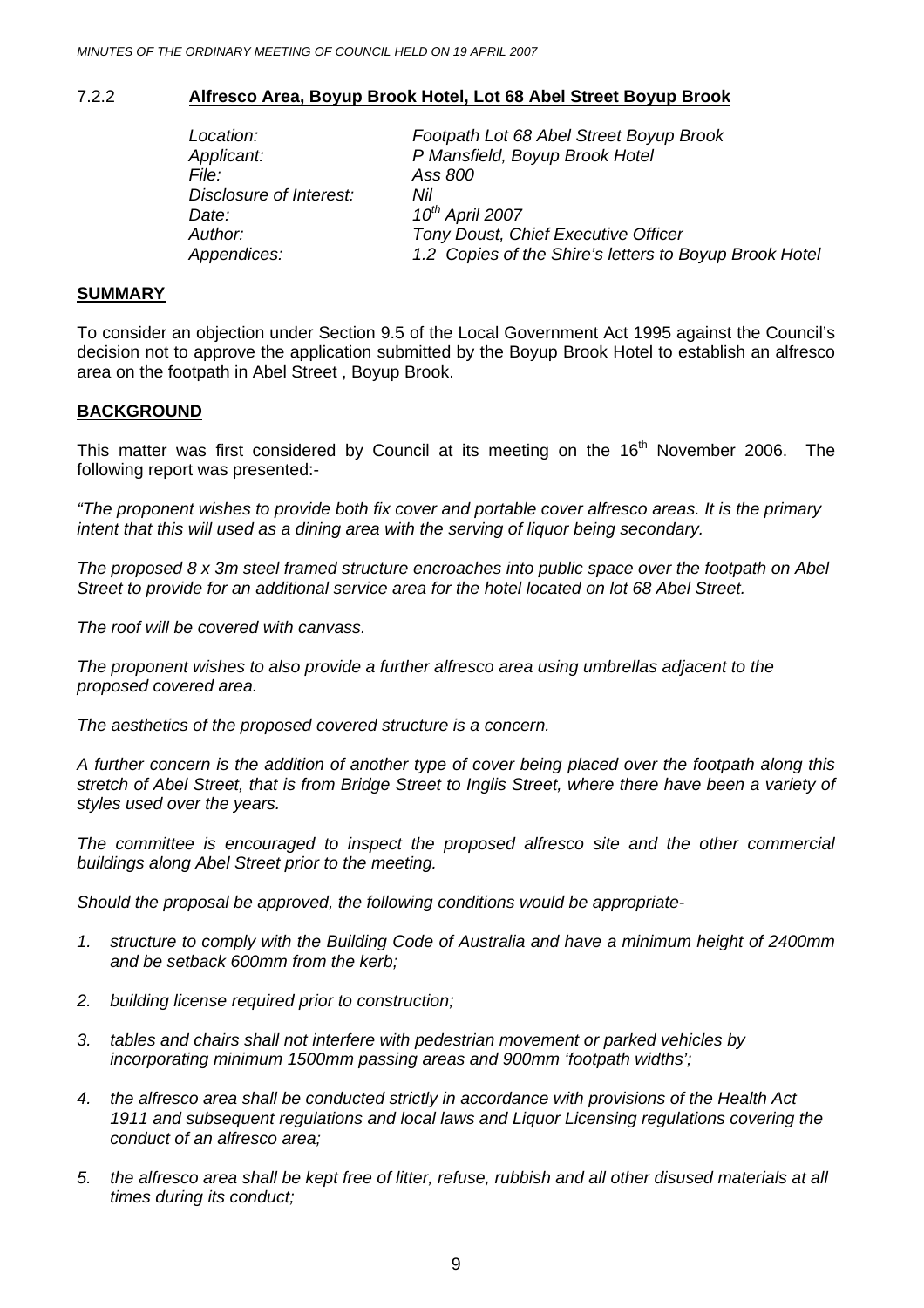*6. the proprietor hereby agrees to indemnify the Shire of Boyup Brook and the Crown against any and all claims for compensation howsoever arising from the conduct of the eating area and further agrees to hold not less than \$10,000,000 public liability insurance at all times.* 

*Evidence of such insurance having been affected is to be submitted to the satisfaction of CEO prior to the establishment of the alfresco area. Evidence is to be provided on the annual renewal of transfer of a licence;* 

*7. surrounds, including tables, chairs and footpaths shall be kept in a clean and tidy condition at all times.* 

*The Development Services Committee at its meeting held on 06 November 2006 recommended that this item be referred to the Council for consideration."* 

*Council resolved on 16th November 2006:-* 

*"That the proposal as submitted in item 7.2.8 be advertised inviting public comment and following the closure of this the item be referred back to council incorporating any comments received."* 

The matter was again considered by Council on  $15<sup>th</sup>$  February 2007 and the following comments were provided in the report presented at that time:-

*"The proposal was advertised in the Donnybrook – Bridgetown Mail on 28th November 2006 inviting public comment. Only two submissions have been received. One submission is unsigned. Both submissions opposed the proposed development on the grounds that is not in the best interest of the town and it will allow drinking on the street.* 

*There are a number of issues to be considered including:-* 

- *The space available for this type of use is limited given that the footpath is approximately 3.8 metres wide, and the development would need to be 600mm from the kerb line and also allow a clear pedestrian access of 1.5 metres in width.*
- *Whilst the use is primarily for dining is it not desirable to encourage drinking of liquor on the street.*
- *The aesthetics of the proposed structure are not in keeping with the general ambience of the town.*
- *The general principal and precedent that may follow if this development is approved.*

*The Council has the power under section 17(2) Local Government (Uniform Local Provisions) Regulations 1996 to grant approval for the use of the footpath for the purpose outlined above, however in doing so it may impose conditions in respect to the use.* 

*For the reasons outlined above it is recommended to Council that the application be refused."* 

Council resolved **(9/0)** accordingly:-

*"That the Planning/Development Application received from Mr P Mansfield Boyup Brook Hotel to develop an "Alfresco Area" on the footpath in Abel Street Boyup Brook be refused on the following grounds:-* 

- *The space available for this type of use is limited given that the footpath is approximately 3.8 metres wide, and the development would need to be 600mm from the kerb line and also allow a clear pedestrian access of 1.5 metres in width.*
- *Whilst the stated use is primarily for dining it is not desirable to encourage drinking of liquor on the street.*
- *The aesthetics of the proposed structure is not in keeping with the general ambience of the town.*
- *The general principal and precedent that may follow if this development is approved."*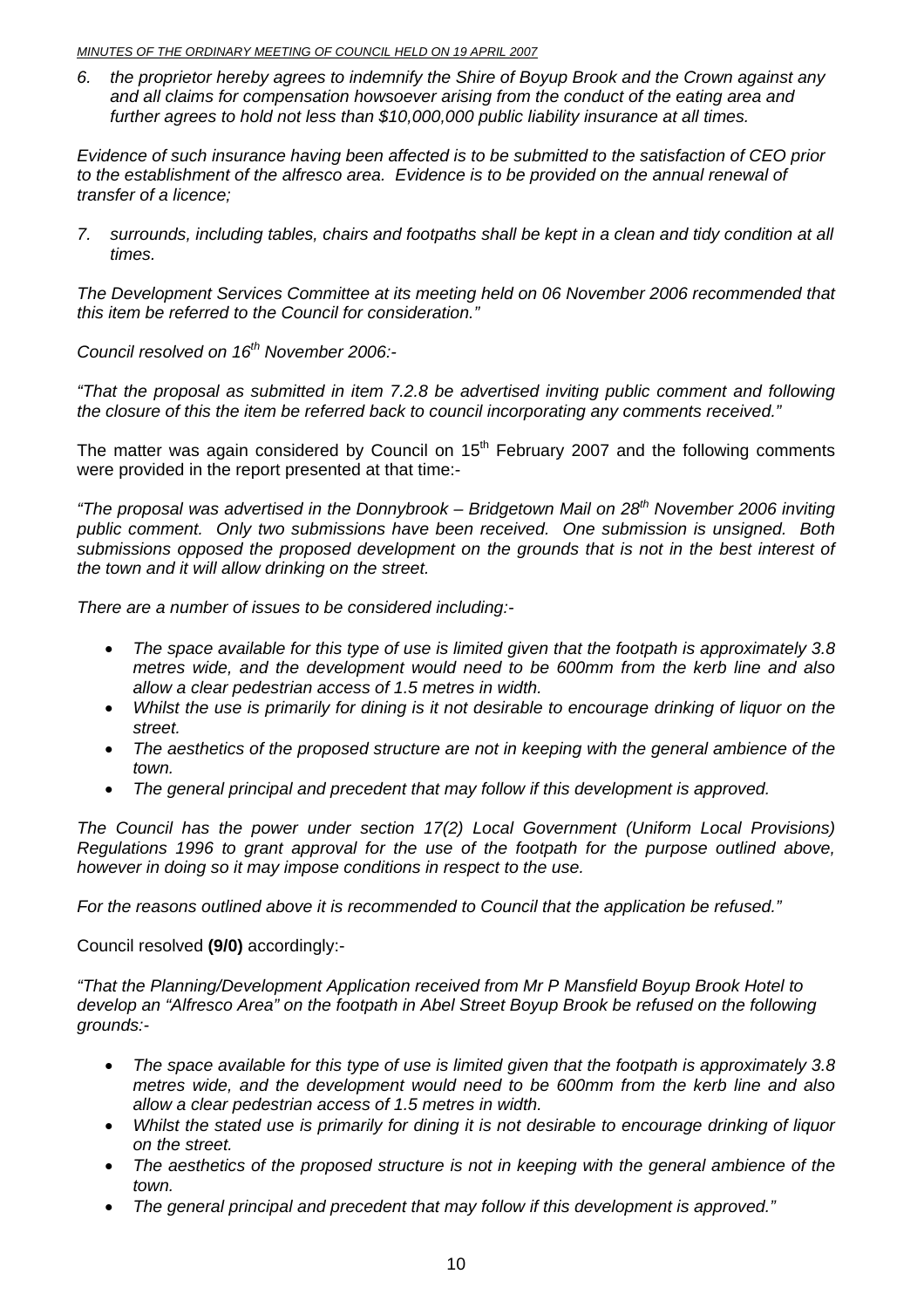Mr Mansfield was advised of the Council's decision and his right of appeal under section 9.5 of the Local Government Act 1995. Subsequently the Shire President and Chief Executive Officer met with Mr Mansfield and endeavored to explain the reasons for Council's decision.

The Chief Executive Officer received an unsigned objection dated 17<sup>th</sup> March 2007 from Mr Mansfield, against the Council decision. Whilst the appeal is outside the 28 days required by legislation the Chief Executive Officer has advised Mr Mansfield that the matter will be placed on the agenda for consideration by the Council at its meeting on  $19<sup>th</sup>$  April 2007. Mr Mansfield has also been advised that he is entitled to attend the Council meeting at 3.30pm to make a presentation.

The grounds of the objection are as follows:-

*"I find the reasons given are ill thought out and have not been appropriately addressed. The following are my response to each objection. As not one person has even bothered to come and speak to me or other people in town, I also find to be objectionable.* 

- *1. The space given of 1.5 metres on the proposal, this should be measured properly. In the meeting I had with yourself and Mr Terry Ginnane he spoke about parking. Again if anyone came down I could show them with the trees on the road those parking bays have already been taken away. Also as I had two proposals on the issue, the one with the brollies would not even be an issue. That proposal would leave over 2 metres for pathway.*
- *2. On the issue of street drinking, I can only make the observation that people dining and seated would be no different than what happens in Subiaco, Leederville, Fremantle, Mandurah, Bunbury, Busselton, Dunsborough and just about everwhere else in the country. If that is an issue I will not seek approval for it to be unlicensed. In our discussions I indicated that I would seek to have an unlicensed area so that younger people can have a meal or soft drinks. It gives the town the opportunity to have a restaurant style eatery without having to go into the*  bars. Also a conduct and dress code would be introduced and the smoking area put out the *back in the beer garden.*
- *3. I would really like for someone to explain to me the ambience of the town. I was watching TV on Sunday and an advert for tourism in Boyup brook came on and showed the Bluestone Deli with outdoor dining. This was as a feature of the town. Would that not be the ambience of the town we are trying to promote. If not pull the ad and don't mislead people.*
- *4. I also believe the precedent was set when permission was given in 1993 to the Bluestone café. I* also believe being the only public place in town open after 6.00pm we need to offer *alternatives to people. Whether it be locals, tourists, and I have also been told by the department of infrastructure 2-3 hundred more people over the next 10years.*

*In closing I would like to say that the response from a majority of people in town has been more than positive. If I need to get a petition to show you these responses I am only to happy to do so. If the petition goes against my ideas I will drop the issue. I look forward to your response."* 

### **COMMENT**

In response to the grounds for objection the following comments are provided:

- The general observation that the reasons are ill thought out and not properly addressed are not correct as the reports previously provided to Council outlined the issues involved.
- Mr Mansfield had the opportunity to expand on his proposal and or contact Councillors/Staff as the proposal was advertised for public comment. Mr Mansfield was advised in writing of this on the 21<sup>st</sup> November 2006 which included notification that if he required any further information please do not hesitate to contact the CEO.
- Point (1) refers to the width of the footpath and the area required for a pathway. Previous reports have clearly identified that the footpath is 3.8 metres wide and any area for 'alfresco dining' would need to be set back 600mm from the kerbline and allow 1500mm free of obstruction for pedestrians. These requirements are recommended by the Austroads Traffic Engineering Practice, Section (13). The letter provided to Mr Mansfield on 16 February 2007 does not advise the area available for 'alfresco dining' would be 1.5 metres rather that this is the area required for pedestrian use. The net area available for alfresco dining if approved would be 3.8 metres less 2.1 metres (600mm + 1500mm) leaving 1.7 metres.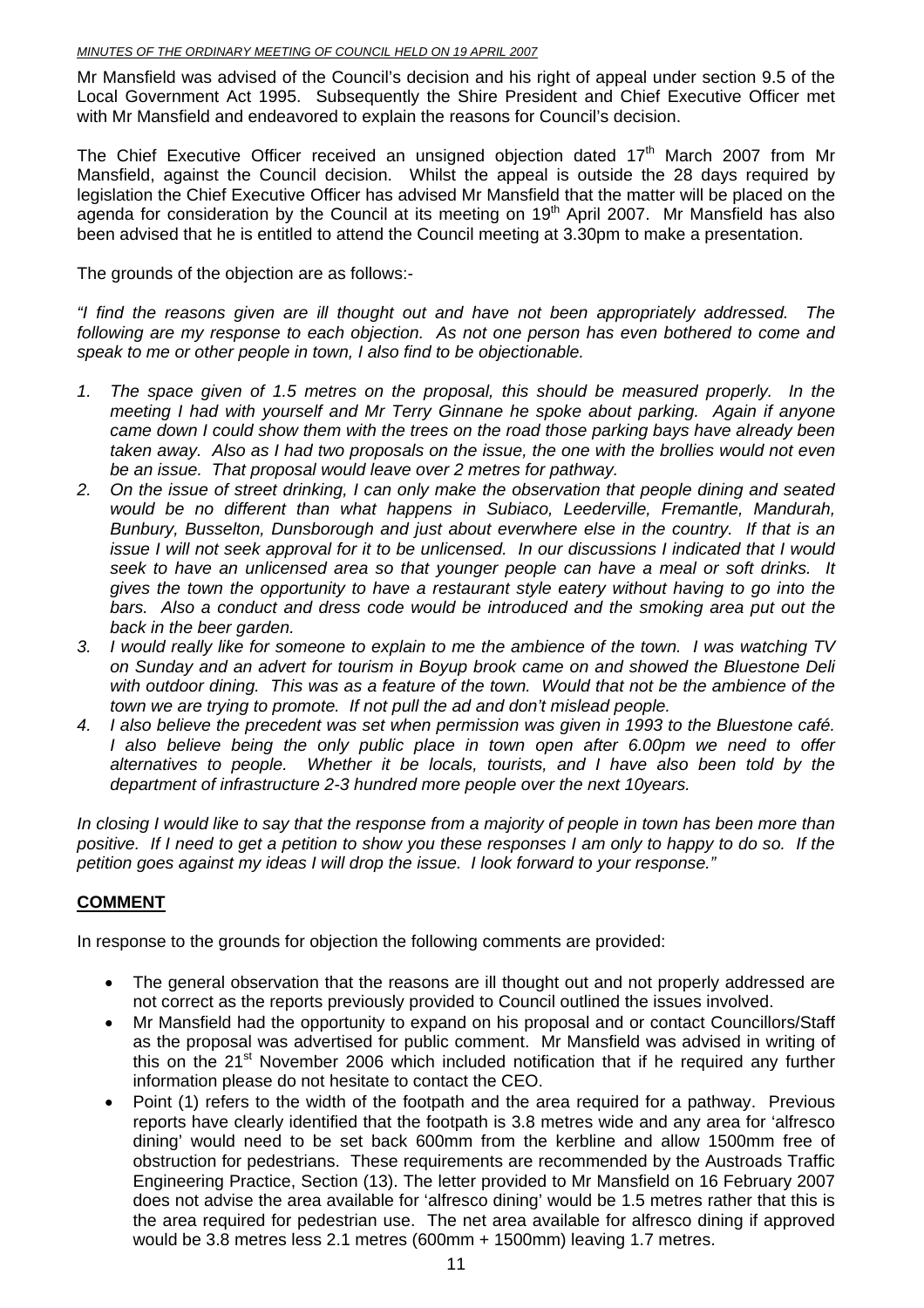Both proposals were considered including the umbrellas as the previous reports presented to Council show.

- Point (2) the Council when making its decision was very clear that it did not want liquor to be served/consumed on the footpath. Whilst other Local Governments may determine this is satisfactorily it is entirely the decision of each Local Government to decide what is considered best for their community. The report submitted to Council on 16<sup>th</sup> November 2006 indicated that the serving of liquor would occur although this was secondary to providing and alfresco dining area. The Council made the decision on the information provided.
- Point (3) the word "ambience" in the Macquarie dictionary means:- "Environment: surrounding atmosphere, mood, character, quality as of a place." The use of this word in the reports and Councils decision refers to the canvas roof structure which in Council's opinion was not in character with the surrounding area and does not refer to the placement of chairs and tables that would have resulted if the proposal had been approved.
- Point (4) approval for the Bluestone Café to have tables and chairs on the footpath was granted in 1996 and any reference to this for the purpose of comparison with the application from the Boyup Brook Hotel should be limited to exactly what has been approved. The area approved for the Bluestone Café was 1600mm wide and 5500mm long and immediately adjacent to the property boundary. If the Boyup Brook Hotel wishes to make application for a similar size facility in a like position and for the purpose of dining not liquor, then Council will need to give the proposal the same consideration that was afforded to the Bluestone Café.

Given the above it is recommended that the Councils decision be confirmed.

#### **CONSULTATION**

Shire President, Mr Peter Mansfield

#### **STATUTORY ENVIRONMENT**

Local Government Act 1995 – Section 9.5 Objections

Local Government Act 1995 – Schedule 9.1 section (8) Making of regulations private works on, or under public places.

Local Government (Uniform Local Provisions) Regulations 1996 section 17(2) – private works on, over or under public places.

#### **POLICY IMPLICATIONS**

Nil

#### **FINANCIAL IMPLICATIONS**

Nil

#### **STRATEGIC IMPLICATIONS**

The overall ambience, aesthetics of the town of Boyup Brook and utilization of public thoroughfare.

#### **VOTING REQUIREMENTS**

Simple Majority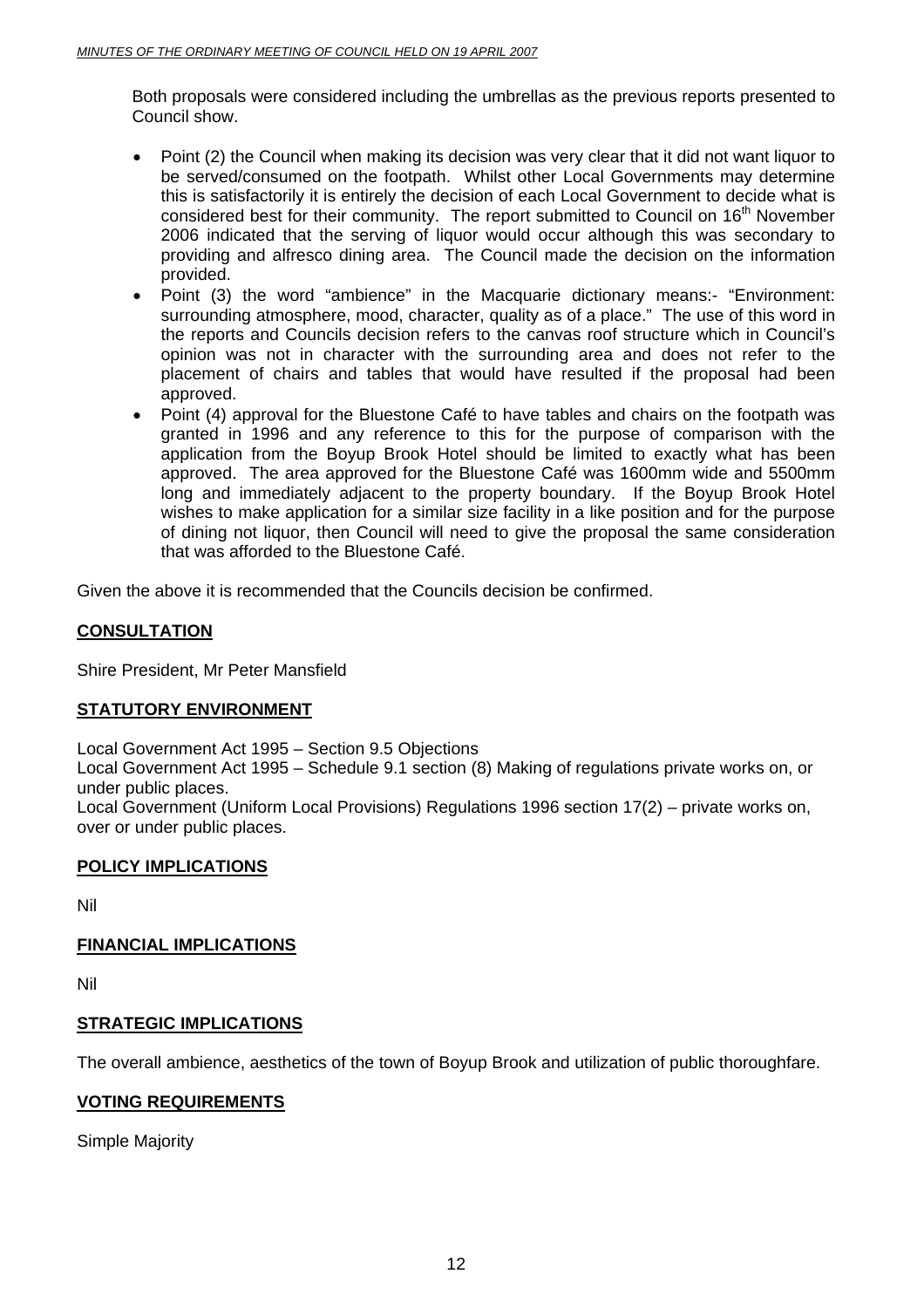#### <span id="page-12-0"></span>**COUNCIL DECISION AND OFFICER RECOMMENDATION**

#### **MOVED: Cr Florey SECONDED: Cr Piper and SECONDED: Cr Piper**

- **1. That the Council reaffirms the decision it made at the Council meeting on 15th February 2007, that the application by Mr P Mansfield Boyup Brook Hotel dated 2nd November 2006 to develop an "alfresco area" on the footpath in Abel Street Boyup Brook be refused.**
- **2. That Mr P Mansfield Boyup Brook Hotel be advised that if he makes a new application to establish an alcohol free "alfresco area" of a similar size to that approved for the Bluestone Café and located immediately adjoining the Hotel property line, then the proposal will be approved.**
- **3. That the Chief Executive Officer be delegated authority to approve any application received from the Boyup Brook Hotel as per Item (2) of this resolution subject to the conditions that would normally be applicable.**

#### **CARRIED 8/0**

It was agreed that the consideration of Item 7.2.3 be deferred until Mr Rob Paull was in attendance.

## **7.3 CORPORATE SERVICES**

#### 7.3.1 **Accounts for Payment**

*Location: Shire of Boyup Brook Applicant: Shire of Boyup Brook File: EM/51/003 Disclosure of Interest: Nil Date: 12 April 2007 Author: Keith Jones – Manager of Finance and Administration Appendices: 1.4 - Cheque Listings*

#### **SUMMARY**

Report recommends the acceptance and approval of the Schedule of Accounts for Payment.

#### **BACKGROUND**

Invoices have been received during the month of March 2007.

#### **COMMENT**

Accounts are presented for consideration (see appendix 1.3) or where paid by direct debit pursuant to the Council's "Authorisation to Incur Debts and Make Payments" policy.

Cheques cancelled during the month were-

- $\triangleright$  Chq 14393 MIMS for \$230.00 issued 17/11/05. This account has been paid twice.
- $\triangleright$  Chq 15697 Karen Sheppard for \$338.11. This cheque was lost and the monies have been deposited to the creditors account on 22/03/07.

#### **CONSULTATION**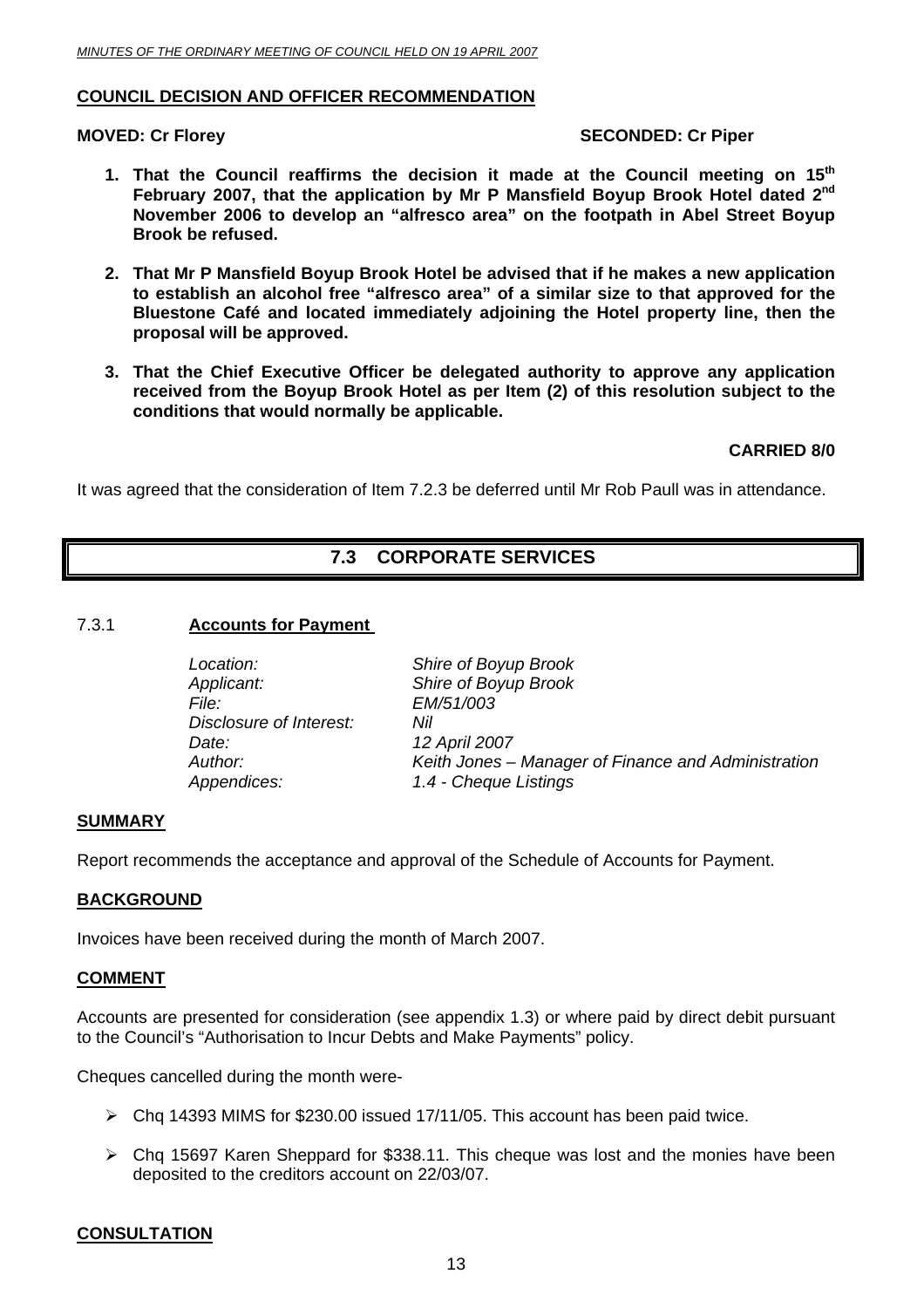<span id="page-13-0"></span>Nil

#### **STATUTORY ENVIRONMENT**

Local Government (Financial Management) Regulations Act 1009, Regulation 12; and Regulations 13(3)(a)(b); 13(1); and 13(4).

#### **POLICY IMPLICATIONS**

Accounts are presented for consideration or where paid by direct debit pursuant to the Council's "Authorisation to Incur Debts and Make Payments" policy.

#### **FINANCIAL IMPLICATIONS**

Account payments are in accordance with the adopted budget for 2006/07 or authorized by separate resolution.

#### **STRATEGIC IMPLICATIONS**

Nil

#### **VOTING REQUIREMENTS**

Simple Majority

#### **COUNCIL DECISION AND OFFICER RECOMMENDATION**

**MOVED: Cr Downing**  $\blacksquare$  **SECONDED: Cr Oversby** 

- **1. That the accounts for March 2007 as presented totaling \$434,997.79 as**
	- **a.. cheque voucher numbers 15881 15964 be approved for payment;**
	- **b.. paid by** 
		- **i. direct electronic payments through the Municipal Account;**
		- **ii. cheque voucher number 2105 2107 paid through the Chief Executive Officer's Advance Account;**

 **be endorsed.** 

#### **CARRIED 8/0**

#### 7.3.2 **February 2007 Monthly Statement of Financial Activity**

 *Location: NA Applicant: NA File: EM/51/003 Disclosure of Interest: Nil Date: 11 April 2007 Appendices: 1.5 - Financial Report* 

*Author: Keith Jones – Manager of Finance & Administration* 

#### **SUMMARY**

Report recommends Council receive the Balance Sheet and Operating Statement for the month ended 28 February 2007, and Investment Schedule for the month end 31 March 2007.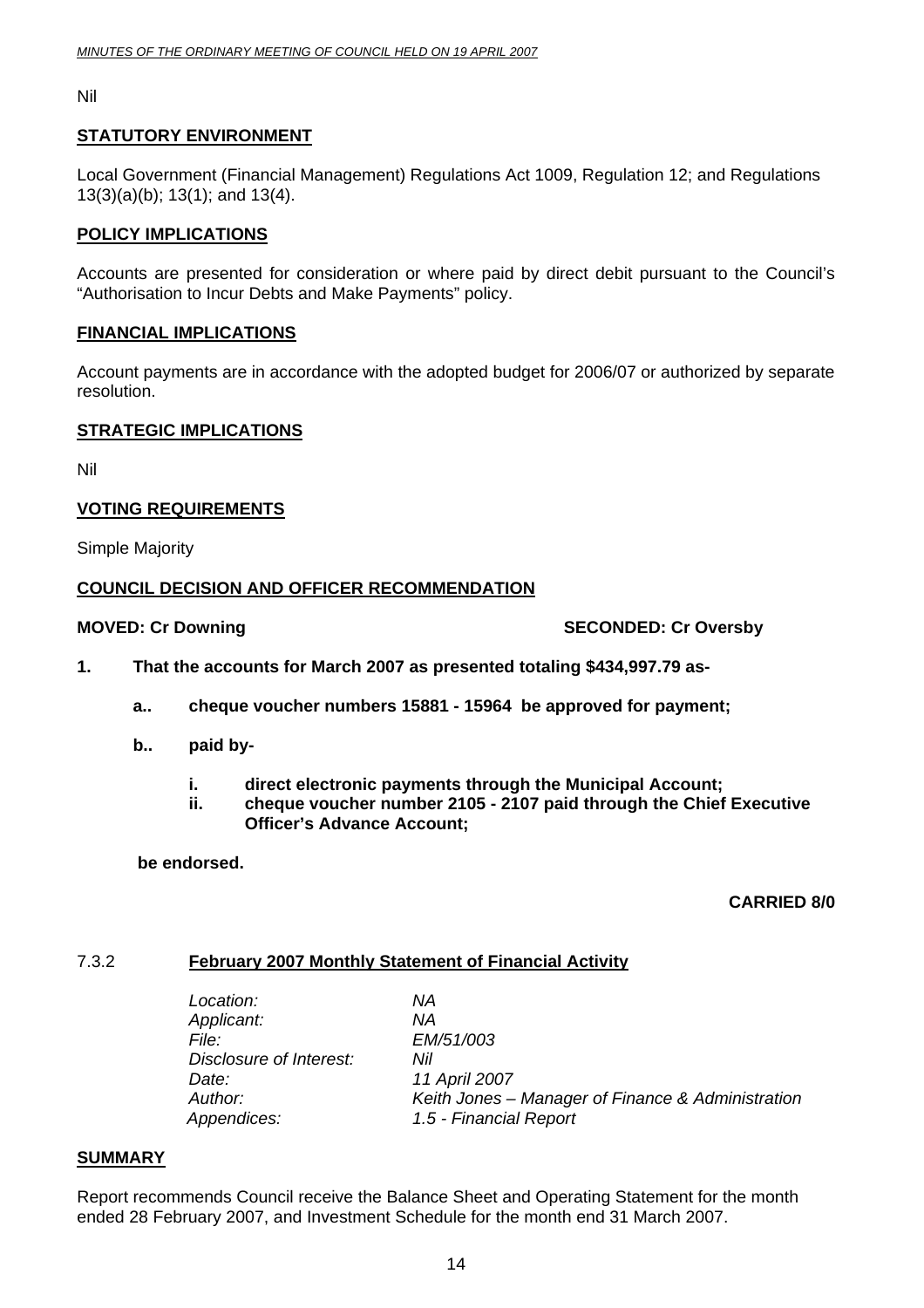#### <span id="page-14-0"></span>**BACKGROUND**

Section 6.4 of the Local Government Act 1995 places financial reporting obligations on local government operations.

Regulation 34 (1)–(4) of the Local Government (Financial Management) Regulations 1996 requires the local government to prepare a 'Monthly Statement of Financial Activity'.

The regulations also prescribe the content of the report.

The report is attached – see appendix 1.5

#### **COMMENT**

It is suggested that the recommendation be considered.

#### **CONSULTATION**

Nil

#### **STATUTORY ENVIRONMENT**

Local Government (Financial Management) Regulations 1996, s34(1)(a) Local Government (Financial Management) Regulations 1996, s19(1)(2)(a)(b) Local Government (Financial Management) Regulations 1996, s34(2)(a)(b)

#### **POLICY IMPLICATIONS**

Nil

#### **FINANCIAL IMPLICATIONS**

Nil

#### **STRATEGIC IMPLICATIONS**

Nil

#### **VOTING REQUIREMENTS**

Simple Majority

#### **COUNCIL DECISION AND OFFICER RECOMMENDATION**

**MOVED: Cr Downing Case Conduct 2008 SECONDED: Cr Broadhurst** 

**That the February 2007 Monthly Statement of Financial Activity as presented, be received.** 

**CARRIED 8/0** 

### 7.3.3 **Warren Blackwood Strategic Alliance – Strategic Plan**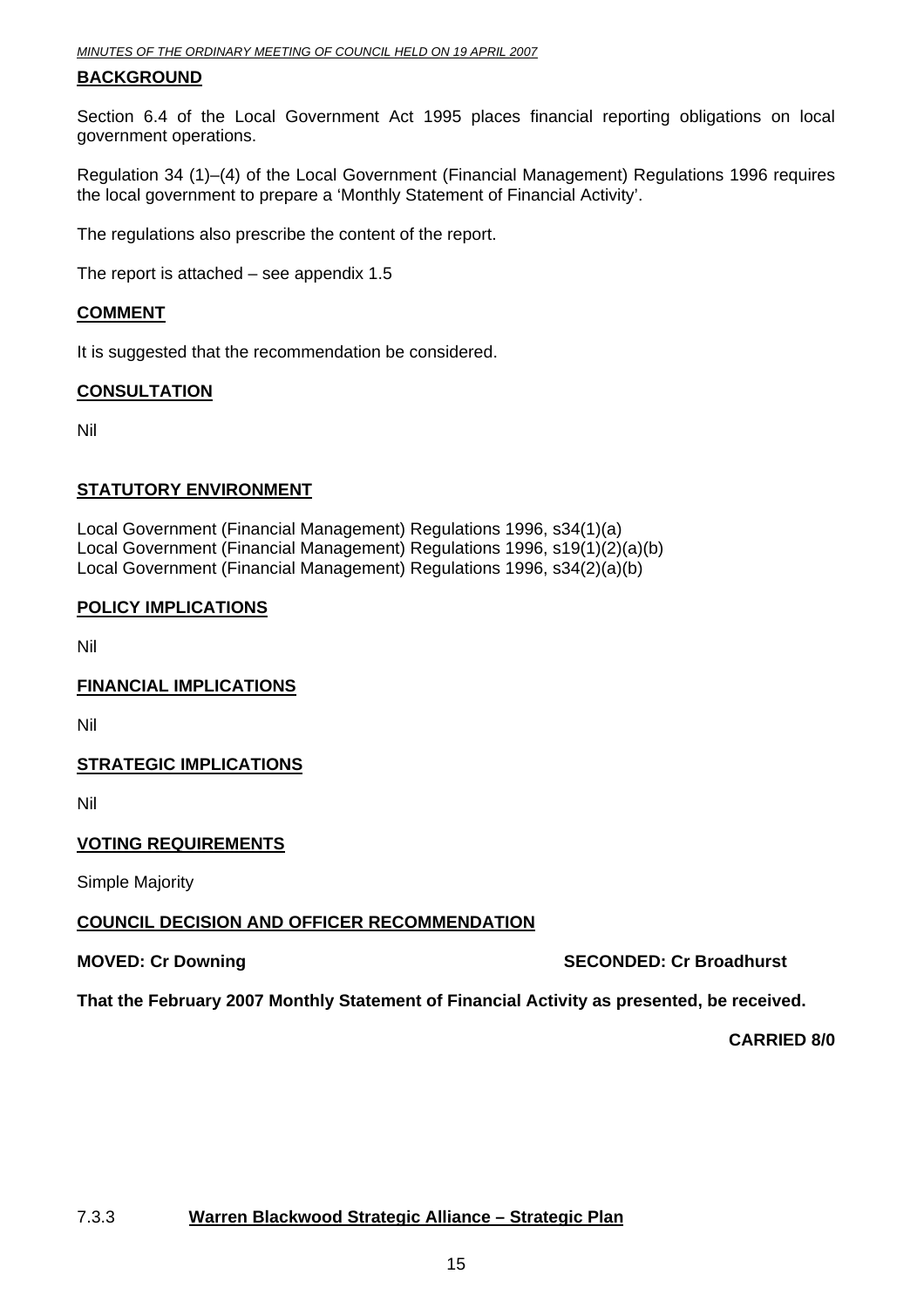| Location:               | Shires of Boyup Brook, Bridgetown - Greenbushes,<br>Nannup and Manjimup |
|-------------------------|-------------------------------------------------------------------------|
| Applicant:              | Warren Blackwood Strategic Alliance                                     |
| File:                   | GR/31/006                                                               |
| Disclosure of Interest: | Nil                                                                     |
| Date:                   | 4 April 2007                                                            |
| Author:                 | Tony Doust-Chief Executive Officer                                      |
| Appendices:             | 1.6 Minutes Warren Blackwood Strategic Alliance                         |
|                         | 3/4/07                                                                  |
|                         | Strategic Plan Warren Blackwood Strategic Alliance                      |

#### **SUMMARY**

To provide Council with details of the Strategic Plan adopted by the Warren Blackwood Economic (Strategic) Alliance on  $3<sup>rd</sup>$  April 2007 and the issues identified as priorities for action at this time.

#### **BACKGROUND**

At the meeting of the WBEA on  $6<sup>th</sup>$  February 2007 it was agreed that a planning workshop be held to review the Alliance Strategic Plan.

The workshop was held on Saturday  $10<sup>th</sup>$  March 2007 and was attended by representatives of all Shires which included the Shire President Cr T Ginnane and Cr S Broadhurst (Shire of Boyup Brook Community member).

The Alliance at its meeting on the 3<sup>rd</sup> April 2007 adopted the attached Strategic Plan and identified the following issues that need to be addressed from a regional perspective:-

- Education Access to higher schooling and hostel accommodation
- Sustainability Revenue Sharing
	- Non rate-able land.
- Road Infrastructure Funding

It is proposed that further consideration will be given to developing the action plans required to achieve the outcomes identified in the Strategic Plan.

#### **COMMENT**

Members of the Alliance were requested to bring the plan to the attention of their Councils and seek feedback from the Councillors on the Strategic Plan, issues identified and any other matters that maybe considered on a regional basis.

#### **CONSULTATION**

Members of the Warren Blackwood Economic (Strategic) Alliance

#### **STATUTORY ENVIRONMENT**

Nil

#### **POLICY IMPLICATIONS**

Nil

#### **FINANCIAL IMPLICATIONS**

No special financial implications with the adoption of the strategic plan and or issues identified. Costs to be funded by the Alliance.

#### **STRATEGIC IMPLICATIONS**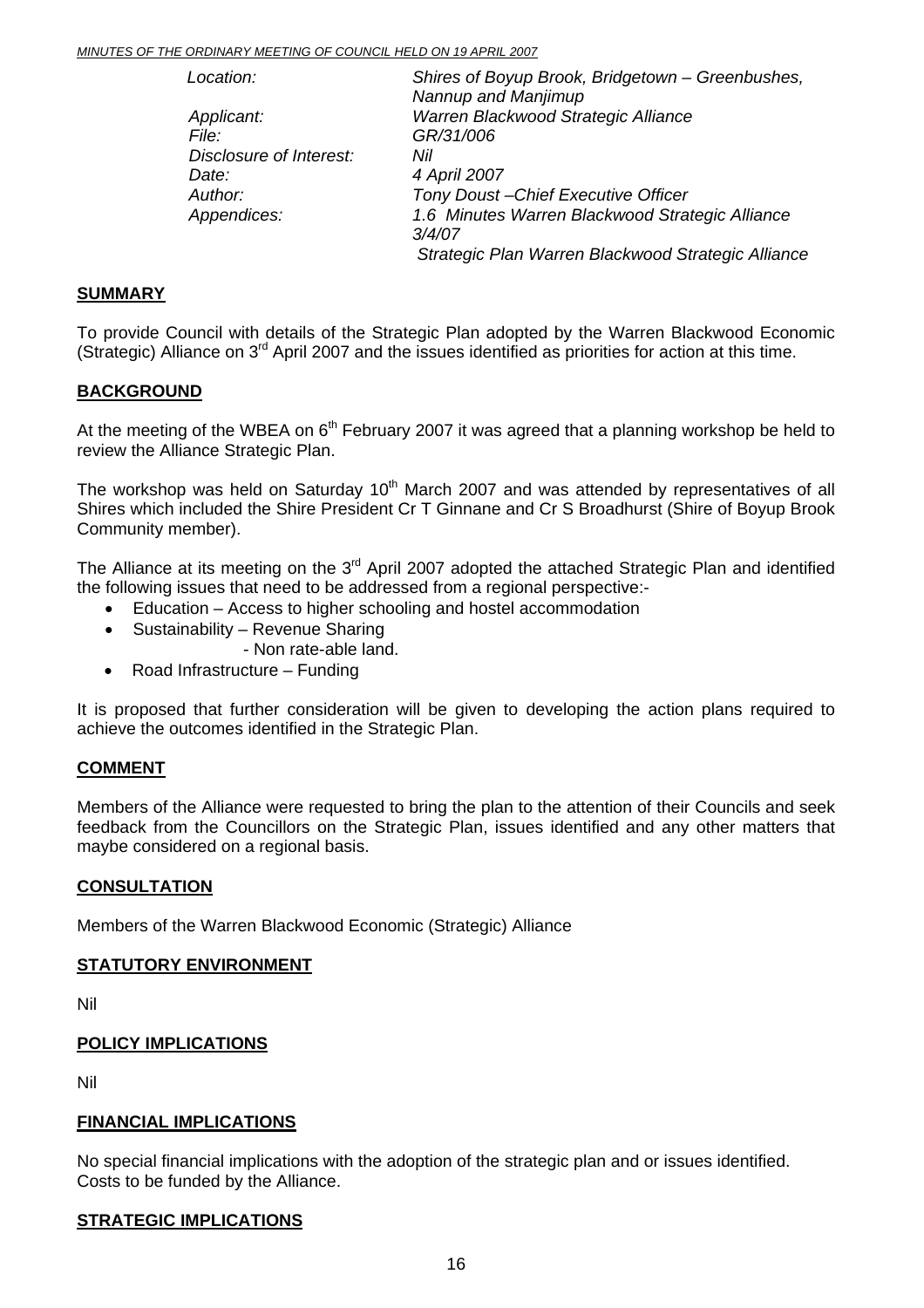<span id="page-16-0"></span>The development of a new direction and strategic plan for the Alliance has the potential to provide the Warren Blackwood region with an improved co-ordination and unified position on matters of regional significance.

#### **VOTING REQUIREMENTS**

Simple Majority

#### **OFFICER RECOMMENDATIONS**

- **1. That Council supports the action taken by the Warren Blackwood Economic (Strategic) Alliance, including the change in the name from Economic to Strategic, the adoption of a Strategic Plan 2007-10 and issues identified for action at the Board meeting on 3rd April 2007**
- **2. That the Council identifies the following matters for inclusion on the issues list for consideration by the Alliance in the future………………………………………...**

#### **COUNCIL DECISION**

#### **MOVED: Cr Broadhurst SECONDED: Cr Downing**

**That Council supports the action taken by the Warren Blackwood Economic (Strategic) Alliance, including the change in the name from Economic to Strategic, the adoption of a**  Strategic Plan 2007-10 and issues identified for action at the Board meeting on 3<sup>rd</sup> April 2007

#### **CARRIED 8/0**

#### 7.3.4 **Housing 3 Rogers Avenue Boyup Brook**

| Tony Doust-Chief Executive Officer |
|------------------------------------|
|                                    |

#### **SUMMARY**

To obtain Council's approval to proceed with the sale of the Shire house situated at 3 Rogers Avenue Boyup Brook.

#### **BACKGROUND**

The existing house was constructed in 1987 for the person occupying the position of (Shire Clerk) Chief Executive Officer. As the Shire Clerk at the time had his own home the Deputy Shire Clerk occupied the residence. This position continued with the residence being occupied by the Deputy up to the time Mr Will Pearce was appointed as Chief Executive Officer. The residence was vacated by Mr Pearce on his resignation from the position of CEO in November 2006. The house is presently unoccupied given that the Chief Executive Officer Mr Doust resides in his own residence.

During the process of appointing a new Chief Executive Officer the house was offered as a residence for the person in this position. Councillors will recall that the applicant chosen as the preferred candidate in December 2006, declined to accept the position on the basis that the residence was not acceptable. The interview committee inspected the residence at 3 Rogers Avenue Boyup Brook and felt it may be desirable to sell the house and use the proceeds to build a new house for the Chief Executive Officer.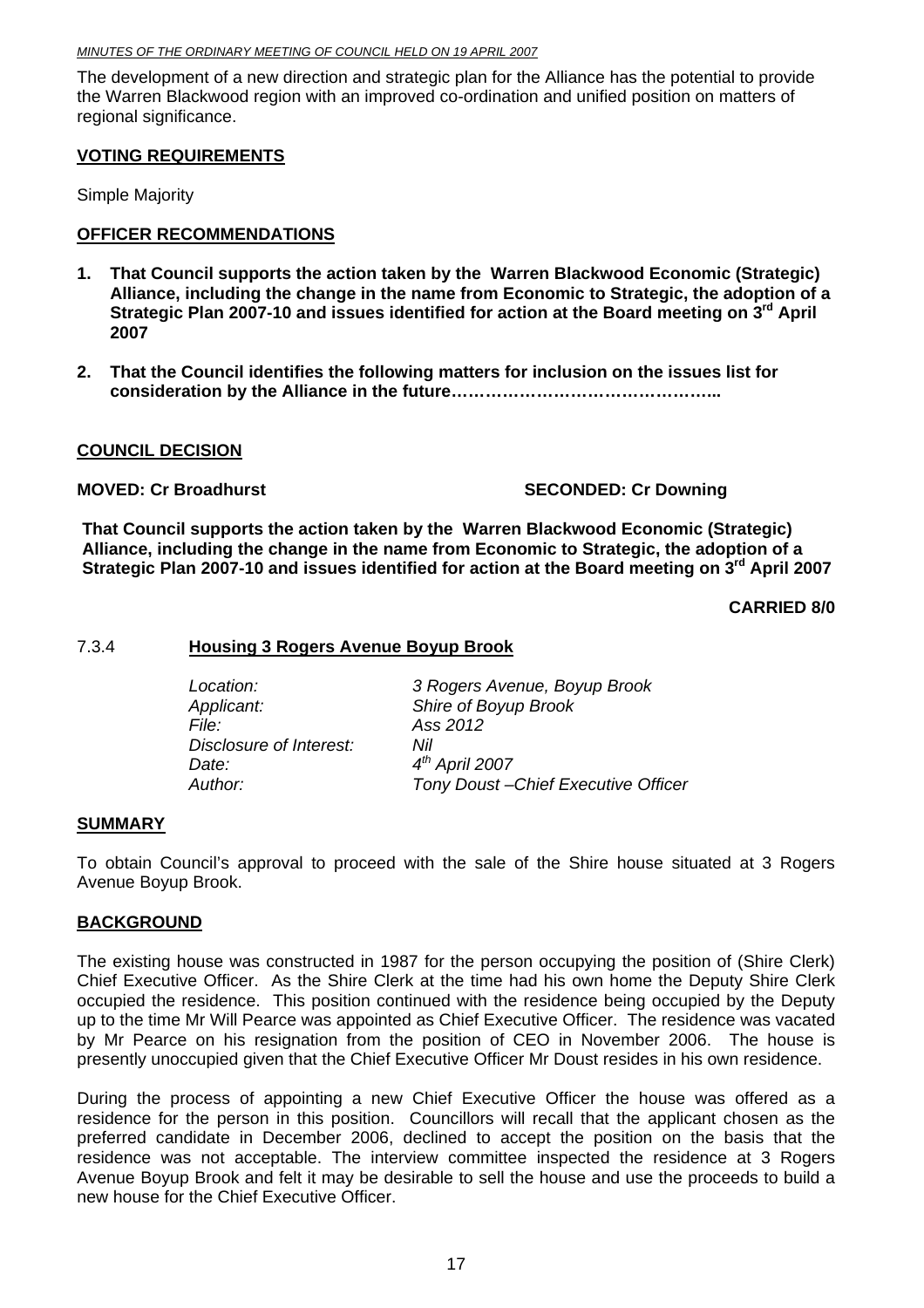#### **COMMENT**

Given the present position and that the Shire will not require a house for some time for a Chief Executive Officer it would seem to be appropriate to sell the house and place the proceeds in Reserve for "Housing Chief Executive Officer". When considering this matter the availability of the Shire House at 1 Rogers Avenue Boyup Brook, after the lease to GEHA expires in April 2008, needs to be borne in mind.

The other option is to rent the residence on a long term basis, say two to three years. The rental based on current market rates would be a maximum \$11,500 per annum. Outgoings such as insurance, water rates, rates and repairs/maintenance would need to be deducted from this amount.

If the residence is sold and the price is  $$300,000$  the return on the funds invested at  $6\% = $18,000$ with no outgoings to be deducted.

The options available to Council to sell the residence are by:-

- Auction (Highest Bidder)
- Tender (to the person who in Council's opinion makes the most acceptable tender whether or not the highest)
- Private Treaty (subject to prior public notice of the disposition. Consideration or any submissions and reasons for decision. Market valuation to be obtained)

The tender process will provide the opportunity to any person interested to put in a proposal. Sale by auction may result in a limited number of prospective buyers/interest on the date of the auction. Private treaty should only be considered when it is evident that the interest is minimal and the tender or auction options have been unsuccessful.

It is recommended that the residence is sold by tender.

#### **CONSULTATION**

Shire President, Western Districts Realty, LJ Hooker Bridgetown (Boyup Brook Representative)

#### **STATUTORY ENVIRONMENT**

Local Government Act 1995 – Section 3.58 – Disposal of Property Local Government (Function & General ) Regulations 1995 – Part (4) Tenders

#### **POLICY IMPLICATIONS**

Nil

#### **FINANCIAL IMPLICATIONS**

As the residence is not required at this time and the need to upgrade, the sale of the residence will provide the Shire with funds to build a residence for the CEO at a future date. This will also result in a reduction in outgoings for the existing residence etc insurance, rates, water rates, maintenance.

#### **STRATEGIC IMPLICATIONS**

The sale and upgrade of the residence will assist with attracting suitable applicants for the position of Chief Executive Officer in the future.

#### **VOTING REQUIREMENTS**

Simple Majority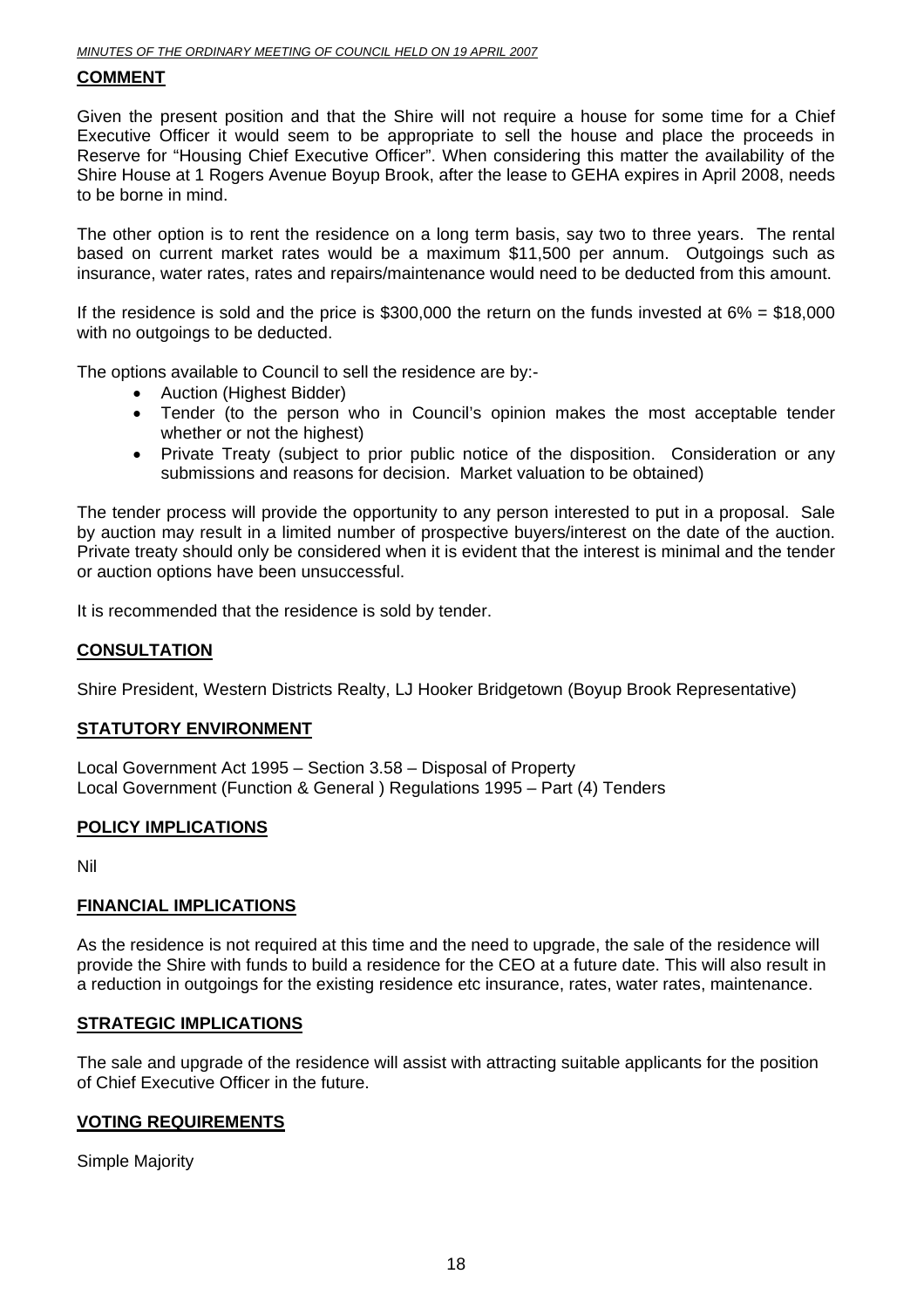#### **OFFICER RECOMMENDATION**

**That the Council approves the proposal to sell the residence/property 3 Rogers Avenue, Boyup Brook, by tender and the Chief Executive Officer by authorized to implement the arrangements required to achieve this.** 

**MOVED: Cr Oversby SECONDED: Cr Florey** 

**That the Council move into a committee of the whole under clause 15.6 of the Standing Orders, Local Law No.1**.**to allow members free discussion on the matter.** 

 **CARRIED 8/0** 

**MOVED: Cr Moir MOVED: Cr Oversby** 

**That the Council moves out of committee of the whole under clause 15.6 of the Standing Orders, Local Law No.1.** 

**CARRIED 8/0** 

#### **COUNCIL DECISION**

#### **MOVED: Cr Moir SECONDED: Cr Piper SECONDED: Cr Piper SECONDED: Cr Piper SECONDED: Cr Piper**

**That the Council approves the proposal to sell the residence/property 3 Rogers Avenue, Boyup Brook, by tender and the Chief Executive Officer by authorized to implement the arrangements required to achieve this.** 

#### **AMENDMENT**

#### **MOVED: Cr Downing Case Conduct 2018 SECONDED: Cr Broadhurst**

**That the Council approves the proposal to sell the residence/property 3 Rogers Avenue, Boyup Brook, by tender and the Chief Executive Officer be authorized to initiate the arrangements required to achieve this.** 

**CARRIED 6/2** 

#### **AMENDMENT PUT AS MOTION AND CARRIED 7/1**

Mr Rob Paull joined the meeting the time being 4.16pm

Mr Tony Doust provided the Shire President with a declaration of a proximity interest as he is the owner of land adjoining the proposed rezoning application under Item 7.2.3.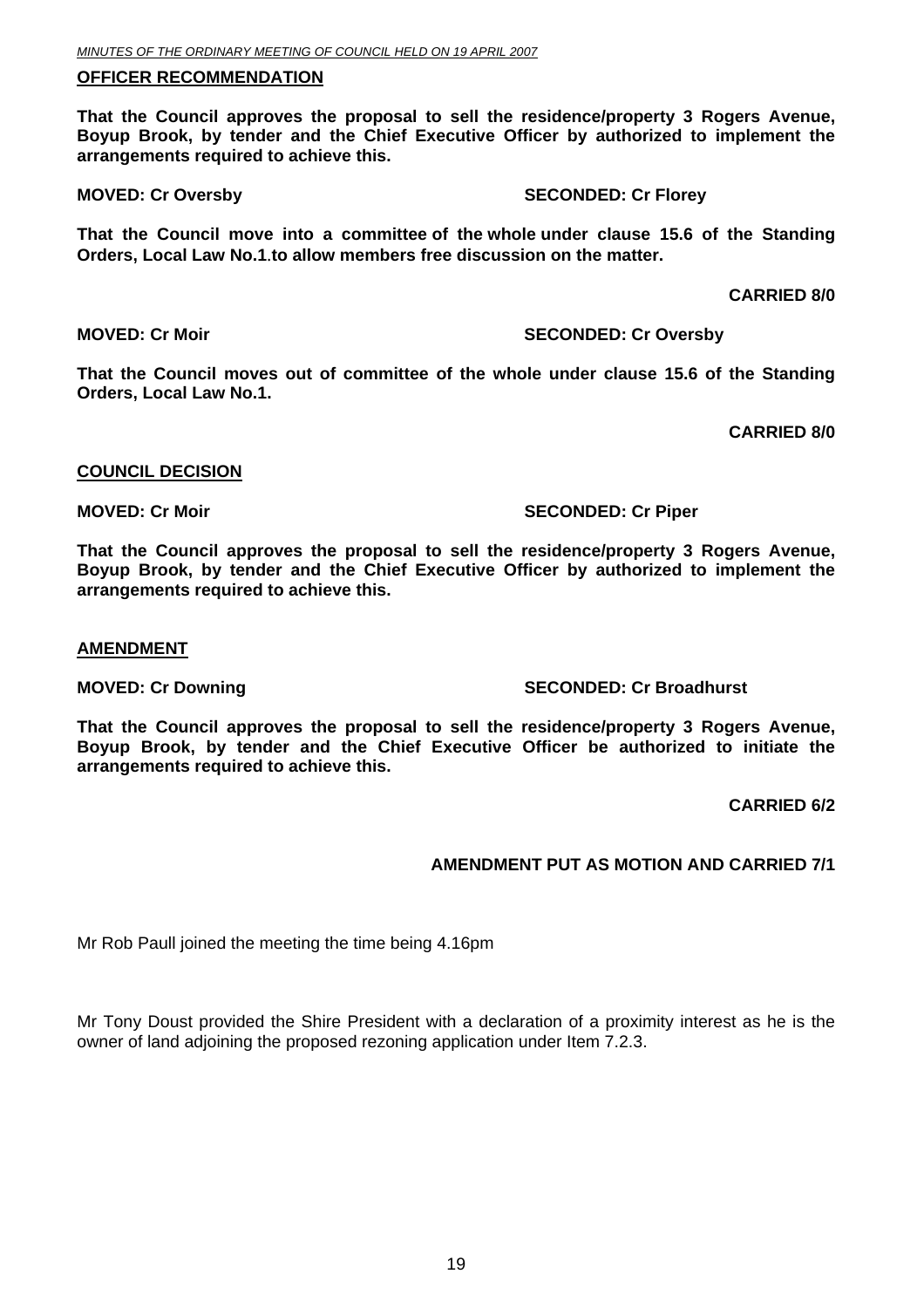#### <span id="page-19-0"></span>7.2.3 **Rezoning Request - Lots 720 and 721 DP 100786, Boyup Brook – Bridgetown Road, Boyup Brook – from 'Rural' zone to 'Special Rural'**

| Location:               | Lots 720 and 721 DP 100786, Boyup Brook $-$         |
|-------------------------|-----------------------------------------------------|
|                         | Bridgetown Road, Boyup Brook                        |
| Applicant:              | <b>TME Planning Consultants (Owner C. Barron)</b>   |
| File:                   | Ass 3100                                            |
| Disclosure of Interest: | CEO - as an adjoining land owner                    |
| Date:                   | $5th$ April 2007                                    |
| Author:                 | Rob Paull - Planning Consultant                     |
| Appendices::            | 1.3 Guide Plan of Subdivision and Development Plant |

#### **SUMMARY**

This report is presented to consider a request to Rezone Lots 720 and 721 DP 100786, Boyup Brook – Bridgetown Road, Boyup Brook – from 'Rural' zone to 'Special Rural' and to include special provisions into Schedule 3 'Special Rural' zones.

#### **BACKGROUND**

The above lots have frontage to the Boyup Brook – Bridgetown Road and is currently developed as a mix of grazing and viticulture ('Norwood Estate') comprising 12ha. of chardonnay and shiraz grapes. The area of the lots is as follows:

- Lot 720 65.947ha.; and
- Lot 721 62.815ha.

The draft Subdivision Guide Plan that accompanies the Amendment (copy attached to this Report along with 'Development Plan')) identifies the potential for 28 lots with a minimum size of 4 ha. Access to the lots is via an internal 'loop' road. The documentation accompanying the Amendment has detailed the following matters:

- land capability analysis of the site;
- contour plan that also describes the various physical features including the north/south drainage line;
- potable water supply to be from on site 92,000l water storage;
- fire management to be via utilizing the existing dam as a strategic water supply and compliance of the Shire's Firebreak order;
- staging of subdivision to commence with creation of 6 lots generally along the western boundary. The existing vineyard will not be subdivided while the vineyard is in operation.

The special provisions to be included in Schedule 3 'Special Rural' zones reflect similar provisions associated with other Special Rural developments.

The Planning Consultant for the landowner advises that the draft Subdivision Guide Plan has been prepared based upon the following parameters:

- *"1. A minimum lot size of 4 hectares to provide opportunities for rural based activities while maintaining the existing rural character and landscape.*
- 2. Providing a variety of lot sizes and configurations to avoid a rectangular design and *corresponding regular setbacks of dwellings.*
- *3. Restricting any direct access from the individual lots onto Boyup Brook Bridgetown Road.*
- *4. A minimum sight distance of 250m in both directions for the two access roads.*
- *5.*  direct access into Lot 11 and also contain a corner splay with Bridgetown Road within the *A 8m wide landscape buffer along the western boundary adjoining Lot 11. This will prevent subject land.*
- *6. No cul-de-sac within the subdivision.*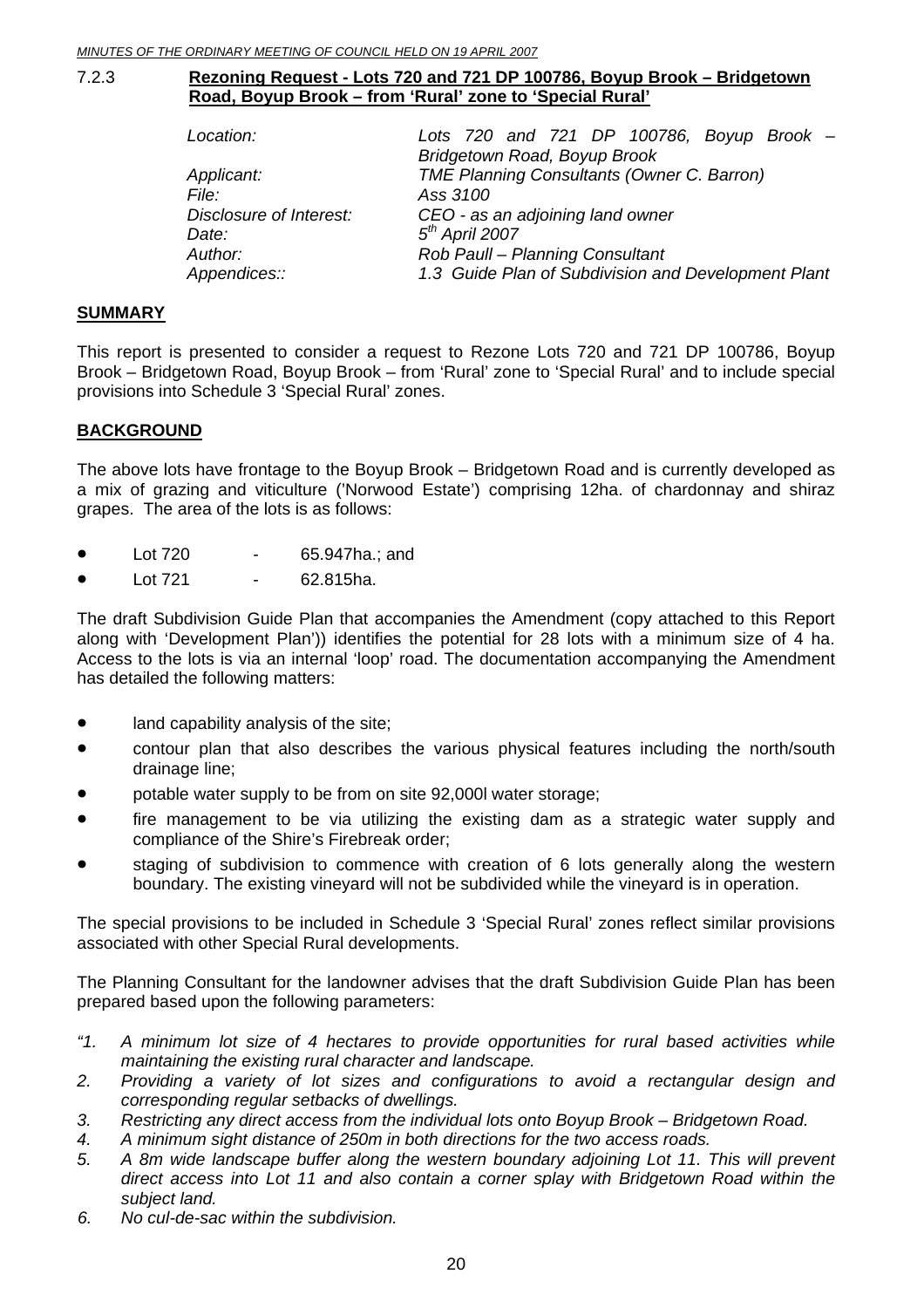- location of the driveway through the minor drainage line. *7. A joint battleaxe leg between Lots 7245 and 7246 to give more flexibility in the design and*
- *8. The road alignment deliberately curves around the existing dam.*
- *. Recognising where possible the lines of the existing trees and will be situated to provide a*   $p$ *leasant streetscape. 9*
- 10. Providing for a 50 metre buffer/setback for effluent disposal from the drainage line.

#### **COMMENT**

The Amendment reflects the provisions of the Scheme, the Shire's draft Rural Strategy and relevant WAPC polices (further discussed under 'Statutory Environment' and 'Policy Implications'). On the basis of this it is recommended that draft Amendment No. 12 be adopted for community consultation.

should be sought prior to Council considering the adoption of Amendment 12 as follows: It should be noted that some relatively minor modifications to the draft Subdivision Guide Plan

- proposed Lot 7244 being modified to locate the 'drainage line' in a position that is less central to the lot;
- inclusion of a Policy Statement that provides for the notification of the operation of the existing vineyard should subdivision take place while the vineyard is still operating;
- an additional Policy Statement be included that states that the design and construction of all battle-axe access shall be to the satisfaction of the Shire; and
- the 'Fire Fighting' Policy Statement be modified to refer to access to the strategic water supply to be clarified at the time of subdivision to the satisfaction of the Shire.

These modifications do not impact on the advertising Amendment 12, however the Proponent should address them during the advertising period.

#### **CONSULTATION**

There is no requirement under the *Planning and Development Act 2005* for advertising of a proposed amendment to the Scheme prior to it being initiated by Council. No advertising has therefore occurred to date.

If Council should resolve to initiate the draft amendment, the relevant documentation shall be forwarded to the Environmental Protection Authority for assessment prior to the statutory public advertising period of 42 days in accordance with the *Town Planning Regulations 1967*.

#### **STATUTORY ENVIRONMENT**

#### *Shire of Boyup Brook Town Planning Scheme No. 2 ('Scheme')*

Clause 1.5 of the Scheme contains it objectives and intentions. The following objective is relevant to the proposal:

which such land may be developed and maintained. *e) To zone suitable land for Special Rural development and establish the conditions under* 

The Scheme defines a 'Special Rural Policy Area' with the purpose of identifying the intended future development of land within the Area. The provisions of the 'Special Rural Policy Area' are included in Clause 3.2.2 of the Scheme as follows:

"Whereas this area has been partly developed as a 'Special Rural' area and whereas a plantation has been established on Nelson Location 734 Banks Road and whereas further 'Special Rural' development could take place within this area, the following planning policy shall apply:

*(i) Special Rural development shall be the predominate use in the area and shall be in*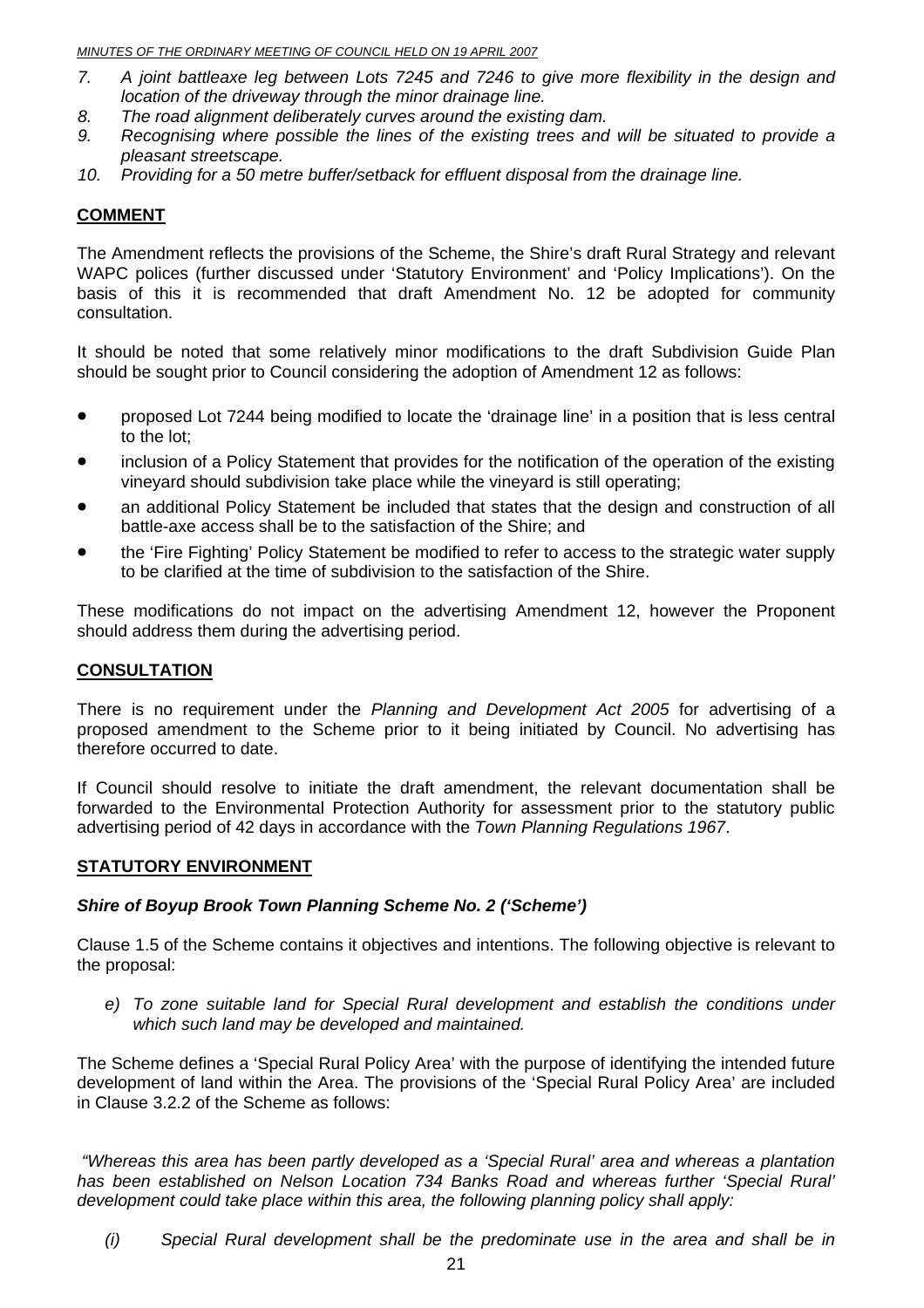- *accordance with those provisions laid down in Clause 5.3.*
- *(ii)* Council shall not generally support proposals for the rezoning of land outside the policy *area to the 'Special Rural' zone."*

The land to the west and north-west of the site has already been included in Special Rural zone No. . The land to the east has been included in Special Rural zone No. 2. 6

Clause 5.3 of the Scheme contains the provisions for the Special Rural zone with the following objective:

farms. Council's objective within the Special rural zone shall be to permit the progressive rezoning and subdivision of land included in the Special Rural Policy Area (as defined on the Scheme Maps) *bjectives. All development in the Special Rural zone shall be conducted in a manner that preserves o "The Special Rural zone is intended primarily to accommodate rural residential retreats and hobby subject to such proposal being consistent with Council's overall planning requirements and planning local amenity and the natural landscape or rural character of the zone".* 

Clause 5.3.1 of the Scheme requires the preparation of a submission that addresses the following:

- structure Plan that demonstrates how land is to be developed;
- reasons for selecting the particular area;
- land capability analysis of the site;
- contour plan that also describes the various physical features;
- method of potable water supply:
- staging of subdivision; and
- any other relevant matters.

As noted, the documentation accompanying the Amendment addresses these matters and the rezoning proposal is considered to be consistent with the provisions of the Scheme.

#### **POLICY IMPLICATIONS**

#### *Draft Shire of Boyup Brook Rural Strategy (2002)*

The draft Shire of Boyup Brook Rural Strategy states (page 63):

*Council has conducted an analysis of landform and topography, land capability, access opportunities and landowner intentions to identify a Special Rural Policy Area within close proximity to the Boyup Brook townsite. This shows the general area within which Council will consider applications for 'Special Rural' rezonings and subdivision. Existing Special Rural zones are*  predominantly located within this policy area. There is no evidence to suggest that total demand, in *terms of numbers of lots, could not be met by the extent of existing zoned land".* 

The site is included in the area identified by the draft Rural Strategy. Accordingly, the proposal is considered to be consistent with the policies and desirable uses set out for the Area.

#### WAPC - Statement of Planning Policy No. 2.5 - Agriculture And Land Use Planning

the objectives and requirements for local strategic and statutory measures that should apply to the planning and development of rural and agricultural land in Western Australia. *SPP No. 2.5* accepts that development is going to occur in rural areas, and states: *"Statement of Planning Policy No. 2.5 – Agriculture and Land Use Planning" (SPP No. 2.5)* outlines

*"Rural settlement opportunities should be provided if sustainable and have benefit to the community".* 

*SPP No. 2.5* seeks to: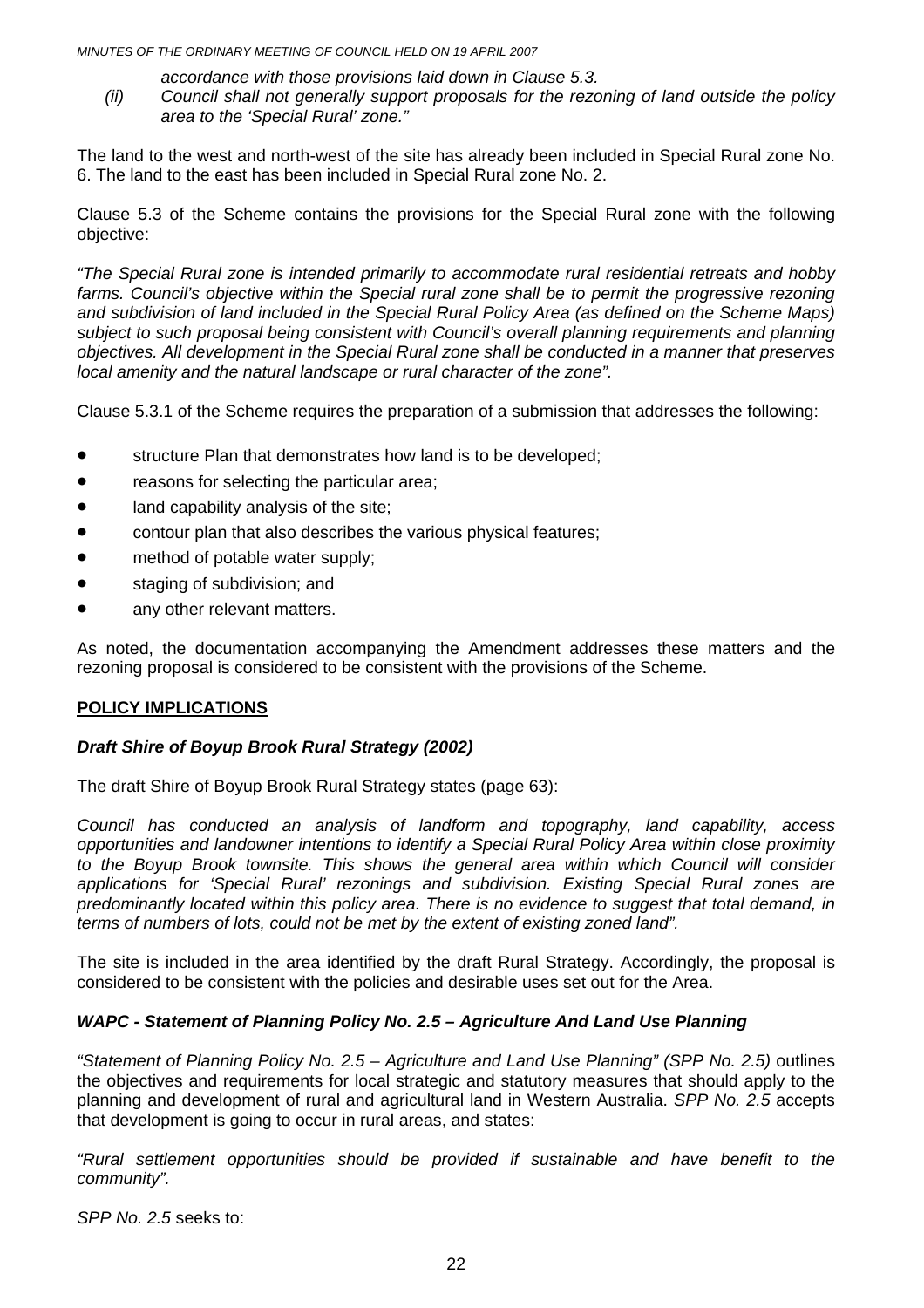*…foster economic well-being of rural communities particularly through economic diversification "… and value adding, specialised agricultural activities and tourist opportunities".* 

This is the essence of the Amendment as it seeks to provide the opportunity for the subject land to developed for rural residential purposes reflecting the economic opportunities associated with such development.

"...discouraging development and/or subdivision that may result in land or environmental *gradation…" de*

From the information provided in the Amendment documents, no land or environmental degradation is likely to occur as a result of the Scheme Amendment, subsequent development or subdivision. requirements of the Shire. Development will be limited to a single dwelling per site, with effluent disposal to be to the

*e regard to both on-"…Proposals to rezone, subdivide or develop land within rural areas must hav* site and off-site impacts..."

No predicted on or off-site impacts will occur as a result of the proposed Scheme Amendment or subdivision.

#### **WAPC - Development Control Policy No. 3.4 – Subdivision of Rural Land**

The subdivision of rural land must comply with the measures set out in *Development Control Policy .4 (DC 3.4). DC 3.4* provides the framework for the achievement of the objectives of *SPP No. 2.5* in *3* relation to rural land subdivision.

There is a general presumption against the subdivision of rural land unless it is specifically provided for within a local town planning scheme or strategic document. However, notwithstanding the above, the WAPC may approve subdivision of land for the following specific reasons:

"The Commission shall only approve subdivision of rural land for rural residential and rural smallholdings where it is identified in an endorsed local planning strategy or local rural strategy or *zoned in a town planning scheme;"* 

It is clear from the evidence provided with this Scheme Amendment that the land reflects DC 3.4.

#### **WAPC- Warren-Blackwood Regional Planning Strategy (1997)**

The Warren-Blackwood Regional Planning Strategy (WBRPS) was adopted by the WAPC in 1997 and is one of the first regional planning documents to embrace the principles of sustainability at its foundation. It aims to provide the best balance between social, environmental and economic factors.

emphasizing their interdependence and the need to consider each in relation to development and In particular, it has brought together the natural resources themes of land, water and biodiversity, land use outcomes. The *WBRPS* notes:

"A prerequisite to the endorsement of any local government strategy or policy that identifies Rural-Residential zones or policy areas will be an assessment of all rural land to identify the agricultural *areas of State, regional and local significance. No Rural-Residential zones or policy areas will be supported within or adjoining those areas.* 

In addition, it will be necessary for the local government to demonstrate a demand for the scale and type of rural-residential development proposed. Generally, all rural-residential development should be located within 5km of a significant urban area". (Page 53)

Importantly, the site is not included in the *WBRPS 'Conceptual Rural Zoning'* Map but is reflected in the Shire's draft Rural Strategy as 'Special Rural'.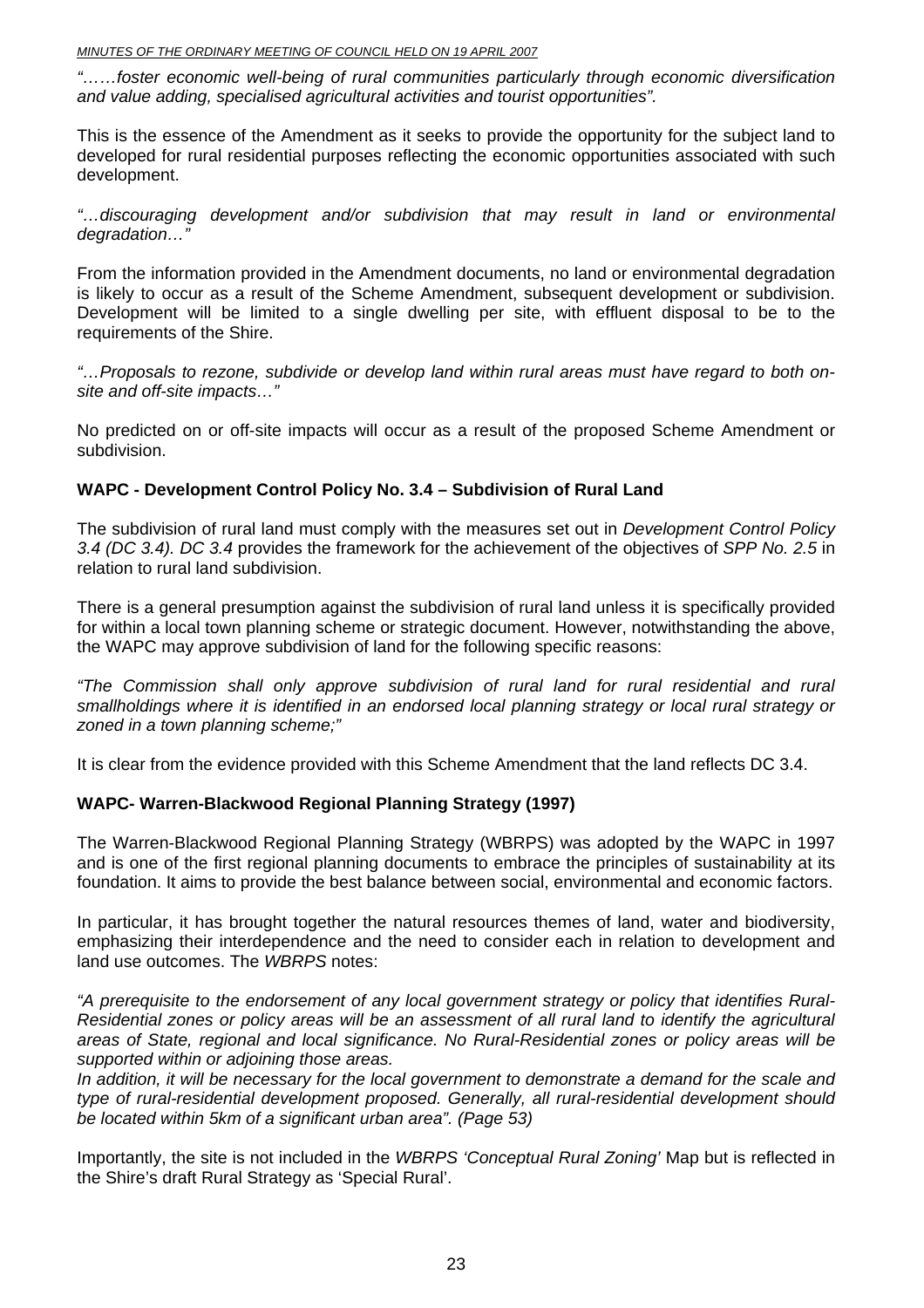#### *State Water Strategy*

The *Draft State Water Plan (SWP)* provides an overview of climate, water resources, availability and use and proposes frameworks to guide Government and the community's response to current and future pressures. In relation to the proposed rezoning, the draft SWP notes that the State's land use planning system is hierarchical.

*"The planning process commences at the state level with the State Planning Strategy and becomes more detailed and prescriptive as it progresses through regional, district and local planning to* subdivision, proposed development and construction planning. The integration of land use planning with the State Water Plan is primarily at a strategic level and supported by State Planning Policies *. released by the Western Australian Planning Commission*

- *State Planning Strategy*
- *State Planning Policy 1 (State Planning Framework)*
- *State Planning Policy 2.5 (Agricultural and Rural Land Use Planning)*
- **•** *Draft State Planning Policy 2.9 (Water Resources)*
- *Regional Strategies and Structure Plans (non statutory policies).*

Water planning should inform and integrate with land use planning. Increasingly, it is intended that water planning should precede land use planning. This will not only provide an important natural resource management context for land planning, but will identify resource opportunities, constraints *and incompatible land use activities."* (Page 72)

The proposed Amendment seeks to lots sizes of 4ha. without reticulated water and reflects WAPC Policy.

#### **FINANCIAL IMPLICATIONS**

The requisite assessment and advertising fee of \$2500.00 will apply. There will be no other financial implications resulting from this rezoning unless the landowner decides to subdivide the subject site (after rezoning), in which case standard road upgrade and other contributions will apply.

#### **STRATEGIC IMPLICATIONS**

The Shire's Strategic Plan covers such areas as education and youth, health, aged accommodation, recreation and leisure, community groups, heritage and the environment, the plan and recognises five principle economic development objectives:

- *industrial development*
- *agricultural resource development*
- *tourism*
- **•** *residential land development*
- *aged accommodation*

In achieving the ultimate purpose of the Strategic Plan Council must follow its strategic objectives and implement its strategic initiatives. The proposal is considered to be consistent with this objective of the Strategic Plan as it seeks to reclassify the land for Special Rural in accordance with the Shire's Scheme.

#### <u>**VOTING REQUIREMENTS</u>**</u>

Simple Majority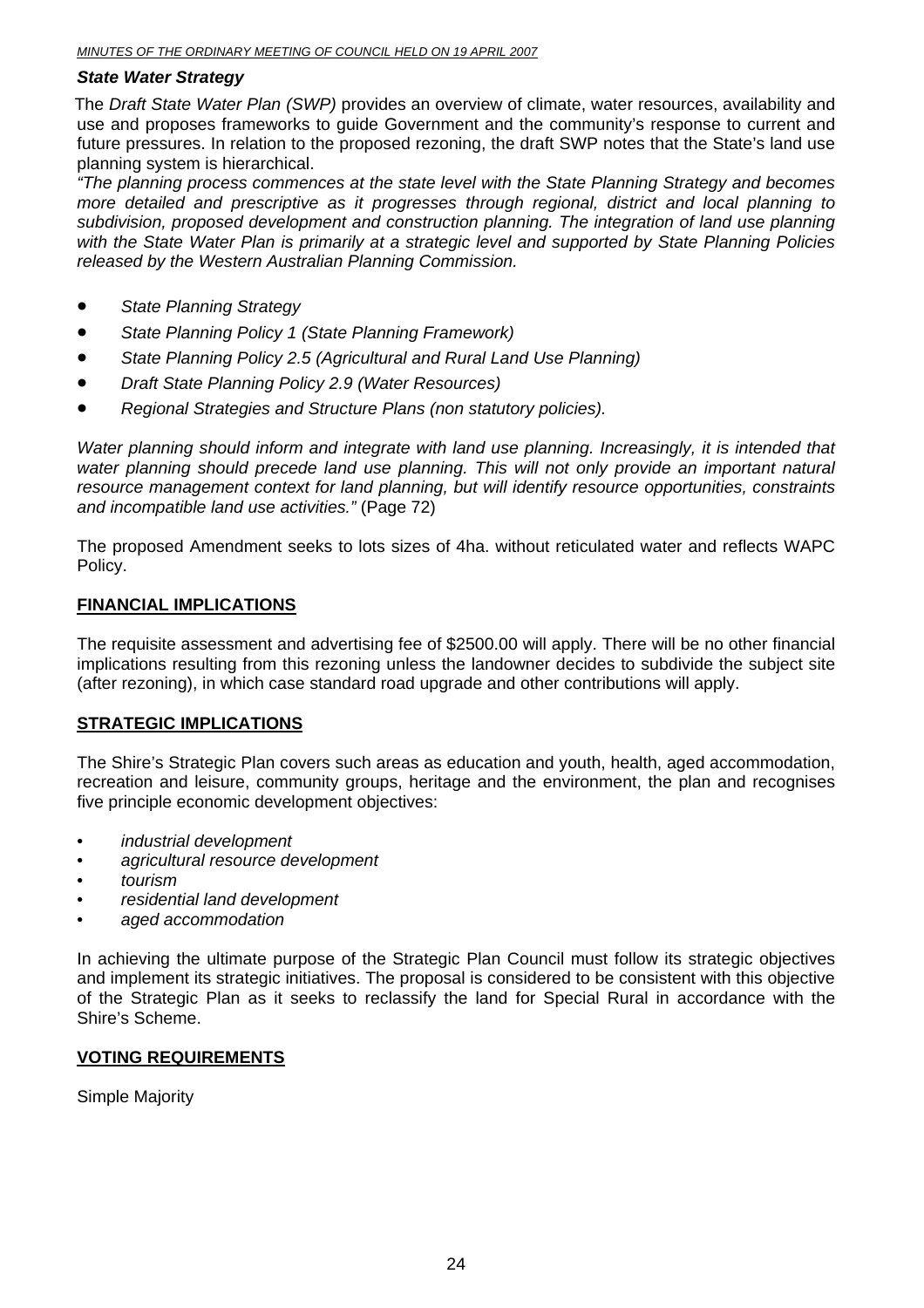#### <span id="page-24-0"></span>**COUNCIL DECISION AND CONSULTANT RECOMMENDATION**

#### **MOVED: Cr Downing**

#### **SECONDED: Cr Oversby**

- **1. That Council, in pursuance of Part V of the** *Planning and Development Act 2005* **("Act"), adopt draft Amendment No. 12 ("Amendment") to Shire of Boyup Brook Town Planning Scheme No. 2 ("Scheme") for community consultation which proposes to rezone Lots 720 and 721 DP 100786, Boyup Brook – Bridgetown Road, Boyup Brook from 'Rural' to 'Special Rural' and to include specific provisions in Schedule 3 – 'Special Rural' zones.**
- **2.**  Act and regulations made pursuant to the Act, that upon preparation of the necessary **documentation, the draft Amendment be referred to the Environmental Protection**  EPA indicating that the draft Amendment is not subject to formal environmental **assessment, be advertised for a period of 42 days, in accordance with the** *Town*  be prepared by the proponent prior to advertising of the draft Amendment. **That as the draft Amendment is in the opinion of Council consistent with Part V of the Authority (EPA) as required by Part V of the Act, and on receipt of a response from the**  *Planning Regulations 1967***. In the event that the EPA determines that the draft Amendment is to be subject to formal environmental assessment, this assessment is to**
- **3. cons ideration. That, at the close of advertising, the Amendment be referred back to Council for further**
- **4. That the Chief Executive Officer be requested to advise the Proponent that the**  following modifications to the draft Subdivision Plan will need to be considered prior to **the Amendment being referred back to Council:** 
	- **Proposed Lot 7244 being modified to locate the 'drainage line' in a position that is less central to the lot;**
	- **Inclusion of a Policy Statement that provides for the notification of the operation** of the existing vineyard should subdivision take place while the vineyard is still **operating;**
	- **An additional Policy Statement be included that states that the design and** construction of all battle-axe access shall be to the satisfaction of the Shire; and
	- **The 'Fire Fighting' Policy Statement be modified to refer to access to the strategic**  water supply at the time of subdivision to the satisfaction of the Shire.

**CARRIED 8/0** 

Mr Rob Paull left the meeting the time being 4.34pm

#### 7.3.5 **acancy – Councillor – Benjinup Ward V**

| Location:               | Benjinup Ward – Shire of Boyup Brook |
|-------------------------|--------------------------------------|
| Applicant:              | <b>Chief Executive Officer</b>       |
| File:                   | GO/15/008                            |
| Disclosure of Interest: | Nil                                  |
| Date:                   | $5th$ April 2007                     |
| Author:                 | Tony Doust-Chief Executive Officer   |

#### **SUMMARY**

To advise Council of the resignation of Cr M Martin as from  $30<sup>th</sup>$  March 2007 and seek Councils approval to apply to the Electoral Commission to allow the vacancy to be unfilled until the elections in October 2007.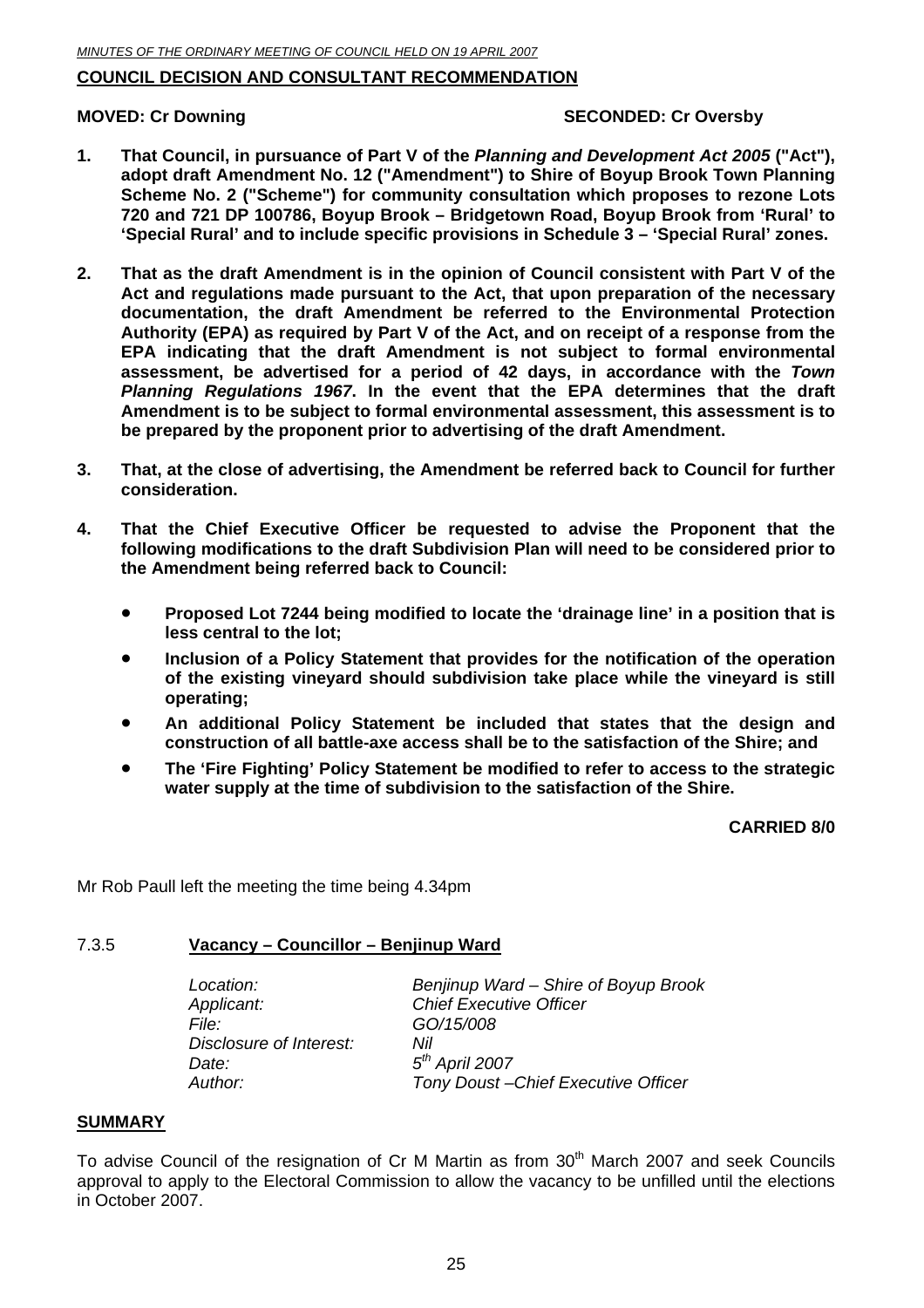#### **BACKGROUND**

Cr M Martin formally advised the Chief Executive Officer on 30<sup>th</sup> March 2007:-

"Further to our conversation on Wednesday 28<sup>th</sup> March, I have decided to tender my resignation as  *councillor for the Boyup Brook Shire. a*

As I have relocated outside the boundary of the shire, I believe I am no longer eligible to represent *e people of the Benjinup ward. th*

*I* thank you for your time and patience in relating the relevant sections of the Act in regards to my situation and I'm sorry I will not be able to work with you on council in the future.

*I* would ask, that you inform the staff, that I have had a wonderful time on council and that I have appreciated all the help given to me by them.

Also to my fellow councillors, I thank them all for an interesting time and I am sorry that I have to leave just when I am starting to get the hang of things.

*I will still be in touch with council as the President of the Wilga Progress Association, so don't all relax too much."* 

Section 2.19 (1) (b) of the Local Government Act 1995 (" the Act") requires that a person is qualified to be elected as a member of the Council if the person is an elector of the district.

Section 2.27 of "the Act" outlines the requirements to determine qualification to retain membership of Council. Sub section (1) (a) of this section "disqualified" in relation to a member of Council means "Not qualified under Section 2.19 (1)(b) of "the Act" to be elected as a member of the Council.

Given the position Cr Martin has advised under Section 2.27(2) of the Local Government Act 1995, as he now resides outside the district (Shire of Boyup Brook) he is no longer eligible to be elector in the Shire. The Chief Executive Officer has acknowledged Cr Martin's resignation and thanked him for his contribution to the Shire as member for the Benjinup Ward.

#### **COMMENT**

With the resignation of Cr Martin a vacancy as outlined in Section 2.32 (b) of the Local Government Act 1995 now exists and it will be necessary to determine the action required to either hold an extraordinary election or make a request to the Electoral Commissioner to allow the vacancy to remain un filled until the annual elections to be held in October 2007.

The Local Government Act 1995 sets out the following requirements:-

#### *"4. x 8 E traordinary elections*

- (1) If the office of a councillor or of an elector mayor or president becomes vacant under *section 2.32 or 2.33 an election to fill the office is to be held.*
- *(2)* An election is also to be held under this section if section 4.57 or 4.58 so requires.
- (3) An election under this section is called an "extraordinary election".

#### 4.9 Election day for extraordinary election

- *(1) Any poll needed for an extraordinary election is to be held on a day decided on and fixed* 
	- *– (a) by the mayor or president, in writing, if a day has no already been fixed under paragraph (b); or*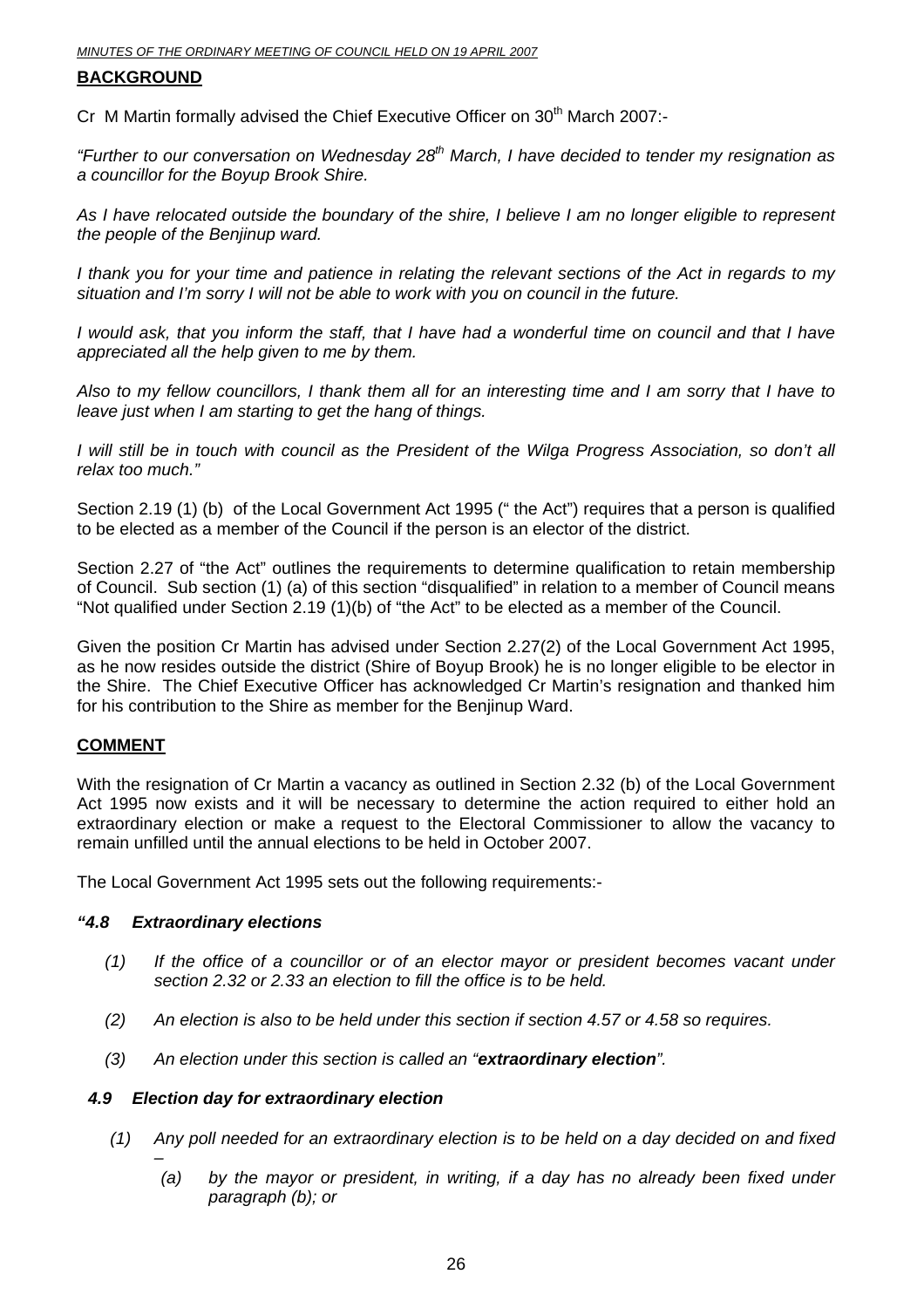- *(b) by the council at a meeting held within one month after the vacancy occurs, if a day has not already been fixed under paragraph (a).*
- *(2)*  time for the electoral requirements to be complied with but, unless the Electoral *mmissioner approved or section4.10(b) applies, it cannot be later than 4 months after Co* the vacancy occurs. *The election day fixed for an extraordinary election is to be a day that allows enough*
- (3) If at the end of one month after the vacancy occurs an election day has not been fixed, *the CEO is to notify the Electoral Commissioner and the Electoral Commissioner is to –* 
	- (a) fix a day for the holding of the poll that allows enough time for the electoral *requirements to be complied with;*

*and* 

*(b) advise the CEO of the day fixed."* 

Section 4.16 of the Local Government Act 1995 sets out the case in which vacant offices can remain unfilled, subsection (4) of the act states:-

*f a member's office becomes vacant under section 2.32 – "I*

- *(a) after the third Saturday in January in an election year; but*
- *(b) before the third Saturday in July in that election year,*

the Council may, with the approval of the Electoral Commissioner, fix the ordinary elections day in that election year as the day for holding any poll needed for the extraordinary election to fill that *vacancy."* 

Given the timing of the vacancy it would appear that the most appropriate action to take would be to request that the vacancy be filled by holding an extraordinary election on the same day as the ordinary elections in October 2007. The impact on staff time and costs to hold an extraordinary election prior to the ordinary election in October 2007 is a matter Council needs to consider when making a decision on this matter.

#### **CONSULTATION**

Department of Local Government and Regional Development, Western Australian Electoral Commission, Shire President.

#### **STATUTORY ENVIRONMENT**

As detailed in the background and comment section of this report

#### **POLICY IMPLICATIONS**

Nil

#### **FINANCIAL IMPLICATIONS**

he estimated cost of conducting an extraordinary election including advertising, roll preparation, T Administrative Officer time, election formalities and poll (if required) is \$4,000.

#### **<u>STRATEGIC IMPLICATIONS</u>**

Nil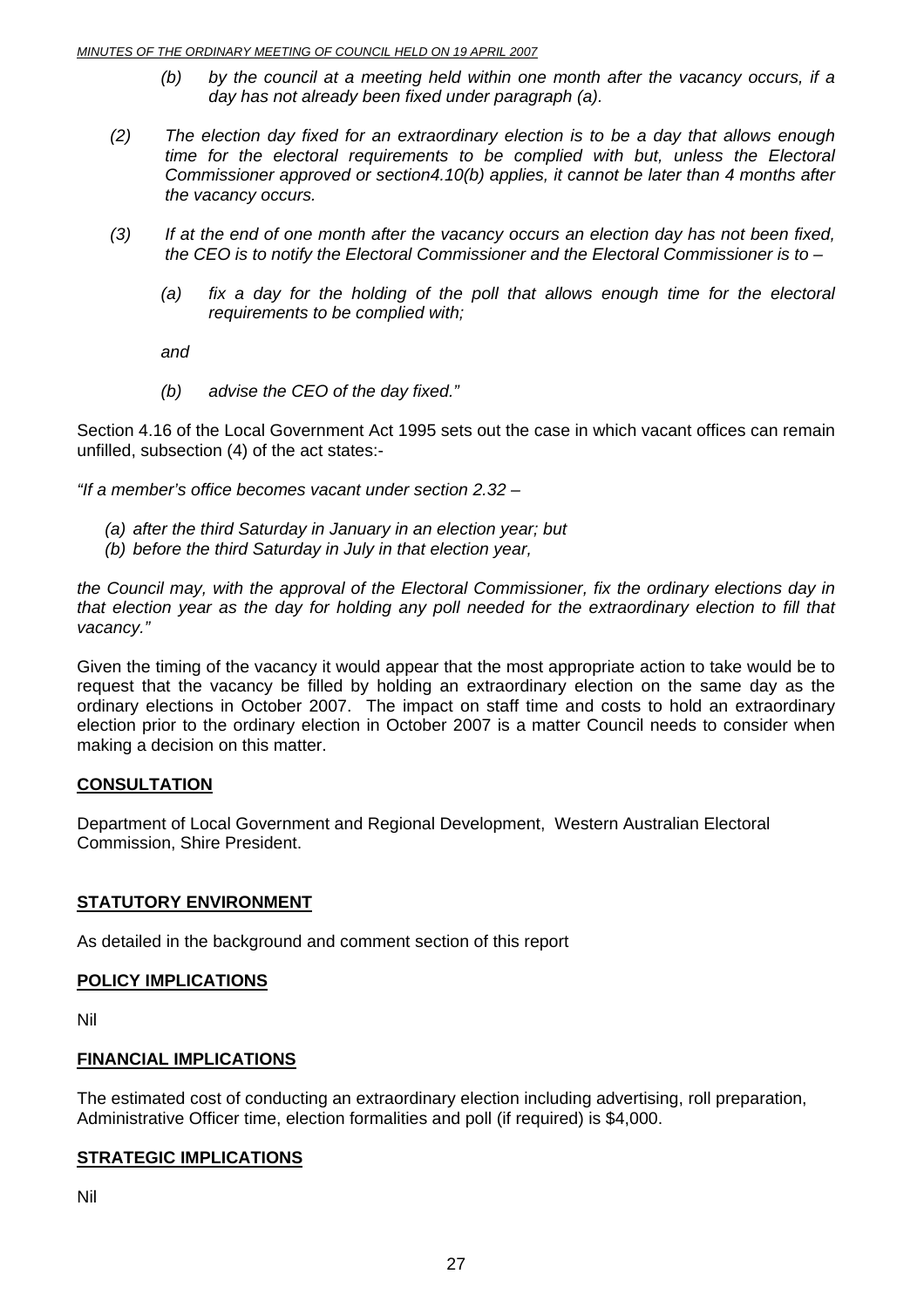#### <span id="page-27-0"></span>**VOTING REQUIREMENTS**

Simple Majority

#### **COUNCIL DECISION AND OFFICER RECOMMENDATION**

#### **MOVED: Cr Moir**

#### **SECONDED: Cr Broadhurst**

**hat an application be made to the Western Australian Electoral Commissioner as per T** Section 4.16(4) of the Local Government Act 1995 for approval for holding a poll for **xtraordinary election to fill the vacancy in the Benjinup Ward on the same day as the e ordinary elections in October 2007.** 

**CARRIED 8/0** 

#### 7.3.6 **lackwood Basin Group – Nominations Member B**

| <b>Blackwood River Catchment</b>   |
|------------------------------------|
| <b>Blackwood Basin Group</b>       |
| CR/31/004                          |
| Nil                                |
| $5th$ April 2007                   |
| Tony Doust-Chief Executive Officer |
|                                    |

#### **SUMMARY**

To consider nominating a person to represent the Middle Catchment Shires on the Blackwood Basin Group for the period 1/7/07 to 30/06/09.

#### **BACKGROUND**

The Shire of Boyup Brook, Bridgetown/Greenbushes and Donnybrook/Balingup are invited to area, on the Blackwood Basin Group. The process involves inviting each of the Shires to make a nomination and if more than one nomination is received for this position a ballot is held. The current member for the Middle Catchment Shire is Per Christensan from Balingup whose term expires on 30<sup>th</sup> June 2007. nominate a person to represent the Middle Catchment Shires in the Blackwood River Catchment

#### **OMMENT C**

Per Christensan is eligible for re-nomination and I understand from the Executive Officer of the BBG that he is available and willing to continue. The nominee does not have to be a Councillor.

#### **CONSULTATION**

Executive Officer Blackwood Basin Group (Inc)

#### **STATUTORY ENVIRONMENT**

Nil

#### **POLICY IMPLICATIONS**

Nil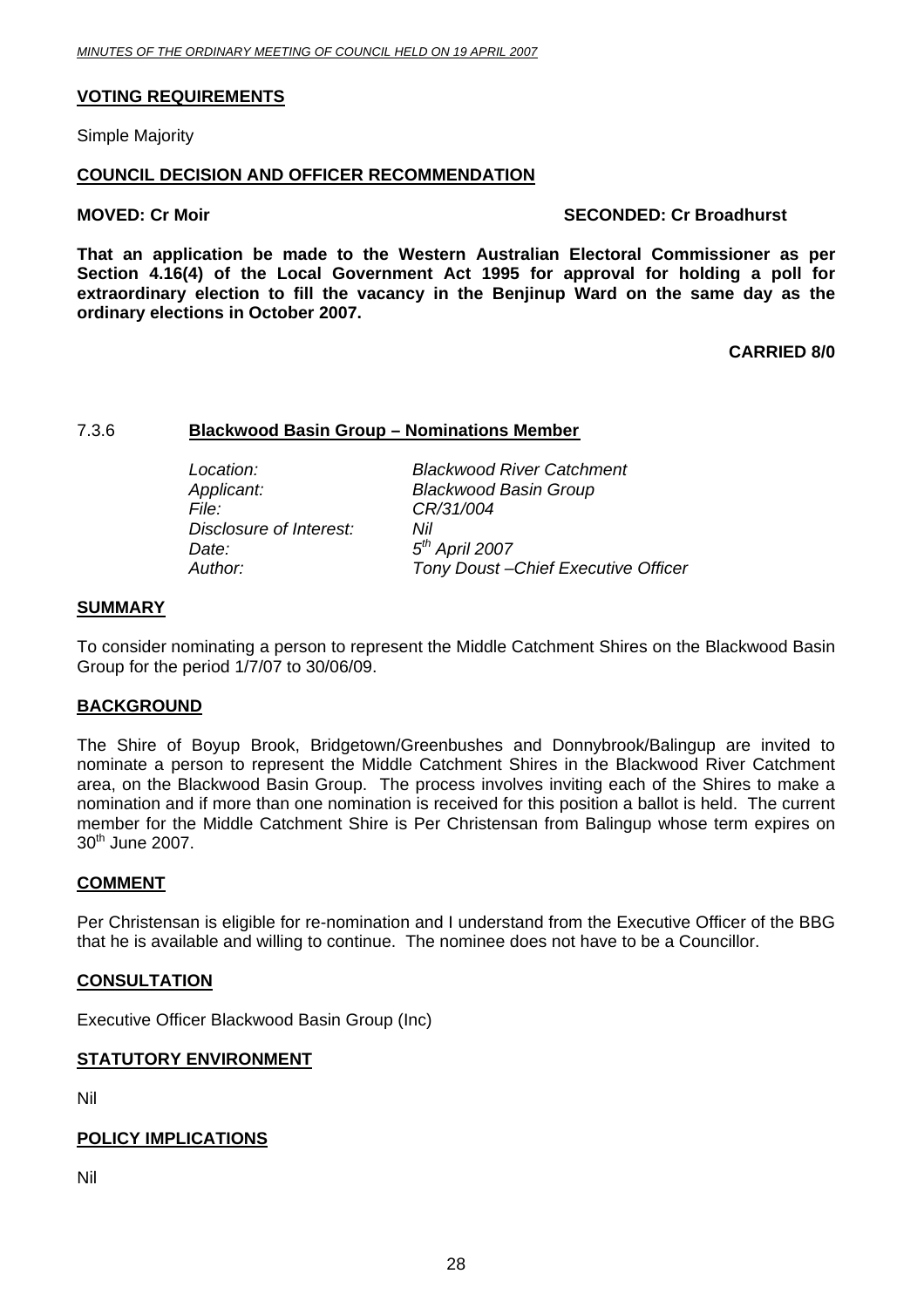#### <span id="page-28-0"></span>**FINANCIAL IMPLICATIONS**

Nil

#### **STRATEGIC IMPLICATIONS**

It is important to have a representative on the group from the Middle Catchment Area.

#### **VOTING REQUIREMENTS**

Simple Majority

#### **COUNCIL DECISION AND OFFICER RECOMMENDATION**

#### **MOVED**: Cr Moir

#### **SECONDED: Cr Downing**

supports the nomination of Per Christensan from Balingup for the position of Middle Catchment Shire representative for the period 1/7/07 to 30/06/09. **That the CEO advise the Executive Officer of the Blackwood Basin Group that the Council** 

#### **CARRIED 8/0**

Cr Downing declared an impartiality interest due to him becoming the potential nominee as representative on the board of the South West Development Commission and left the meeting the time being 4.3 3pm.

#### 7.3.7 **South West Development Commission – Local Government Representative**

| South West Area covered by the South West<br><b>Development Commission</b> |  |
|----------------------------------------------------------------------------|--|
| South West Development Commission                                          |  |
| GR/31/003                                                                  |  |
| Nil                                                                        |  |
| $5th$ April 2007                                                           |  |
| Tony Doust-Chief Executive Officer                                         |  |
|                                                                            |  |

#### **SUMMARY**

To consider nominating a Local Government Representative for a recent vacancy on the South West Development Commission Board.

#### **BACKGROUND**

The South West Development Commission has (10) members (3) of which are nominated by Local Governments in the region.

The Acting Chief Executive has recently advised:-

*"That Ms Helen Shervington resigned as a Councillor with the Busselton Shire Council on 28 February 2007. Under the provisions of the Regional Development Commissions Act 1993, Ms*  Shervington is ineligible to continue as a Board Member of the South West Development *ommission. The Commission is therefore seeking nominations from South West local overnments to fill the vacancy. g* Commission.

*Please note that the attached application form differs from previous years. A merit-based process* will now be used for selecting local government representatives to the Board. Nominations, including a Curriculum Vitae, should be submitted on the attached pro-forma marked private and *onfidential to: c*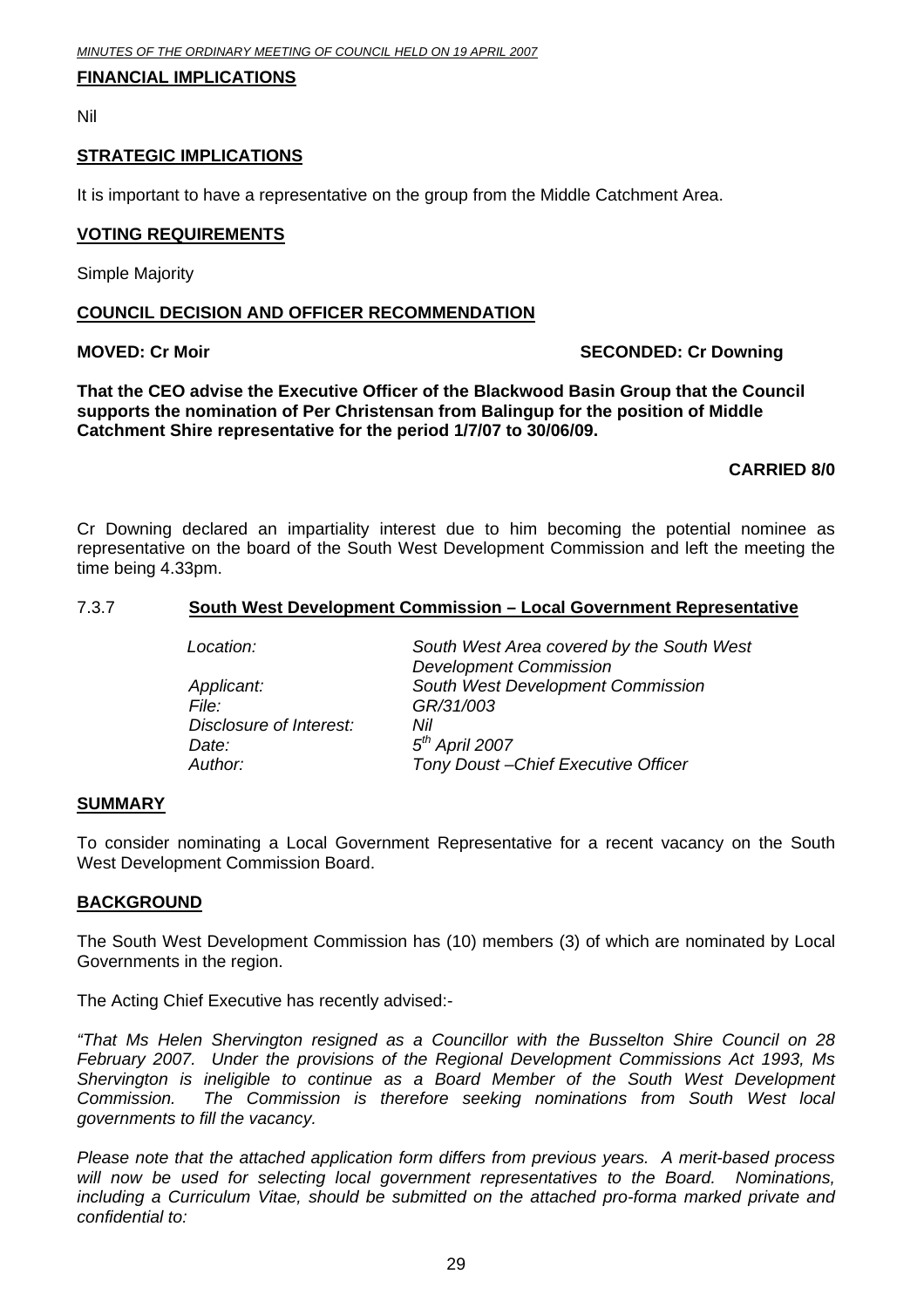*Hon Mark McGowan MLA Minister for Education and Training; South West BUNBURY WA 6231 C/- South West Development Commission PO Box 2000* 

<span id="page-29-0"></span>*27 April 2007." By 5pm on Friday,* 

#### **COMMENT**

Cr Roger Downing has previously nominated for a position on the Board and has indicated to the Shire's Chief Executive Officer that he is willing to accept nomination should the Council decide accordingly.

#### **CONSULTATION**

Cr Roger Downing

#### **TATUTORY ENVIRONMENT S**

Regional Development Commissions Act 1993 Regional Development Commissions Regulations 1994

#### **POLICY IMPLICATIONS**

Nil

#### **FINANCIAL IMPLICATIONS**

Nil

#### **TRATEGIC IMPLICATIONS S**

Having a person from the Shire on the Board of the South West Development Commission will allow input into Regional issues.

#### **VOTING REQUIREMENTS**

Simple Majority

#### **COUNCIL DECISION AND OFFICER RECOMMENDATION**

#### **MOVED: Cr Broadhurst**

**SECONDED: Cr Oversby** 

**hat Council nominates Cr Roger Downing, Deputy President Shire of Boyup Brook, for T onsideration by the Minister to fill the vacant Local Government position on the South West c Development Commission Board.** 

**CARRIED7/0** 

Cr Downing returned to the meeting the time being 4.40pm.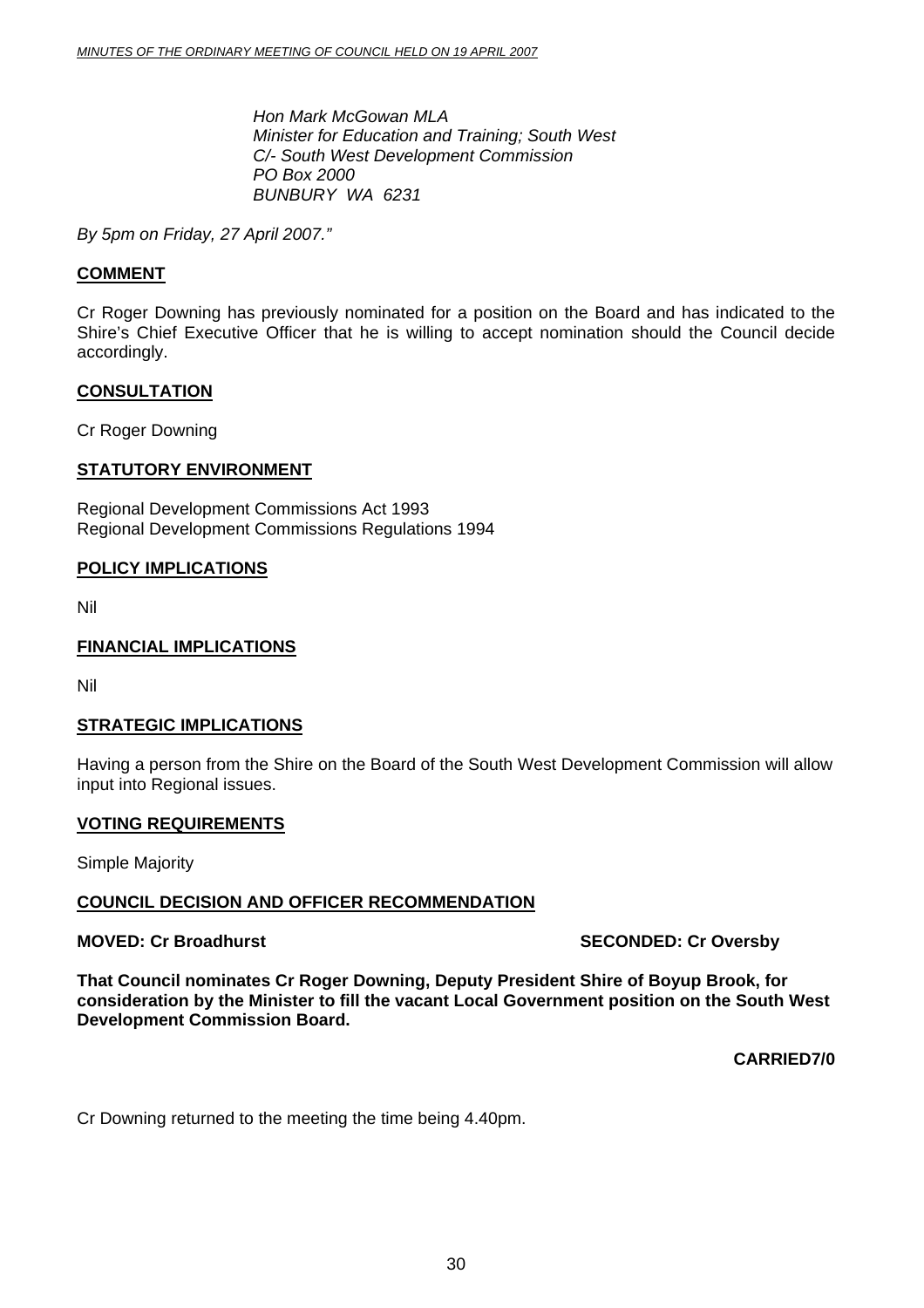#### 7.3.8 **New Western Australian Electoral Boundaries**

| Location:               | Western Australia                                   |
|-------------------------|-----------------------------------------------------|
| Applicant:              | <b>Office of Electoral Distribution Commissions</b> |
| File: I                 | GO/19/008                                           |
| Disclosure of Interest: | Nil                                                 |
| Date:                   | 5th April 2007                                      |
| Author:                 | Tony Doust-Chief Executive Officer                  |
| Appendices:             | 1.7 Media Statement - One Vote One Value Electoral  |
|                         | <b>Boundary Review Begins</b>                       |
|                         | Where will you be in 2009?                          |

#### **SUMMARY**

To consider the existing Electoral Boundaries for the election of State Members of Parliament for the Legislative Assembly and Legislative Council and determine whether a submission should be made to the Office of Electoral Distribution Commissions on any changes considered desirable.

#### **BACKGROUND**

The Electoral Commission has advised accordingly:-

*he Western Australian Electoral Distribution Commissioners have confirmed that a distribution "T process will be conducted in 2007. The purpose of this seven-month process is to determine new electoral boundaries in Western Australia in preparation for the next State general election, due in early 2009.* 

*The 2007 Electoral Distribution will commence on 4 April 2007, with the final boundaries expected to be published on 29 October 2007 in the Government Gazette. A media release and timetable with further details are enclosed.* 

In determining where to place electoral boundaries, the Commissioners are required to ensure that *07, which was 21,350. However, if a district has an area of 100,000 enrolment at 26 February 20* square kilometers or more, a large district allowance applies. The number of electors and the large district allowance must be within the range of plus 10% and minus 20% of the average district enrolment. The 'large district allowance' means 1.5% of the number of square kilometers in the area of the district and equates to 1,500 notional electors for each 100.000 square kilometers in the *area of a district. the number of electors in a district falls within the range of plus or minus 10% of the average district* 

The Commissioners are required to consider a number of other matters in determining the *bou a nd ries. These include:* 

- *community of interest;*
- *land use patterns;*
- *means of communication and distance from the capital;*
- *physical features;*
- *existing boundaries of regions and districts;*
- *existing local government boundaries; and*
- *the trend of demographic changes.*

Due to changes in the legislation in 2005, the boundaries of most districts will change significantly. *Therefore, I encourage you to think about the existing boundaries in you area and consider lodging* a written suggestion if you have a view about where the new boundaries should be placed, bearing *in mind that the Commissioners must consider all the above matters. You may also wish to pass this information on to interested community groups in your local area."*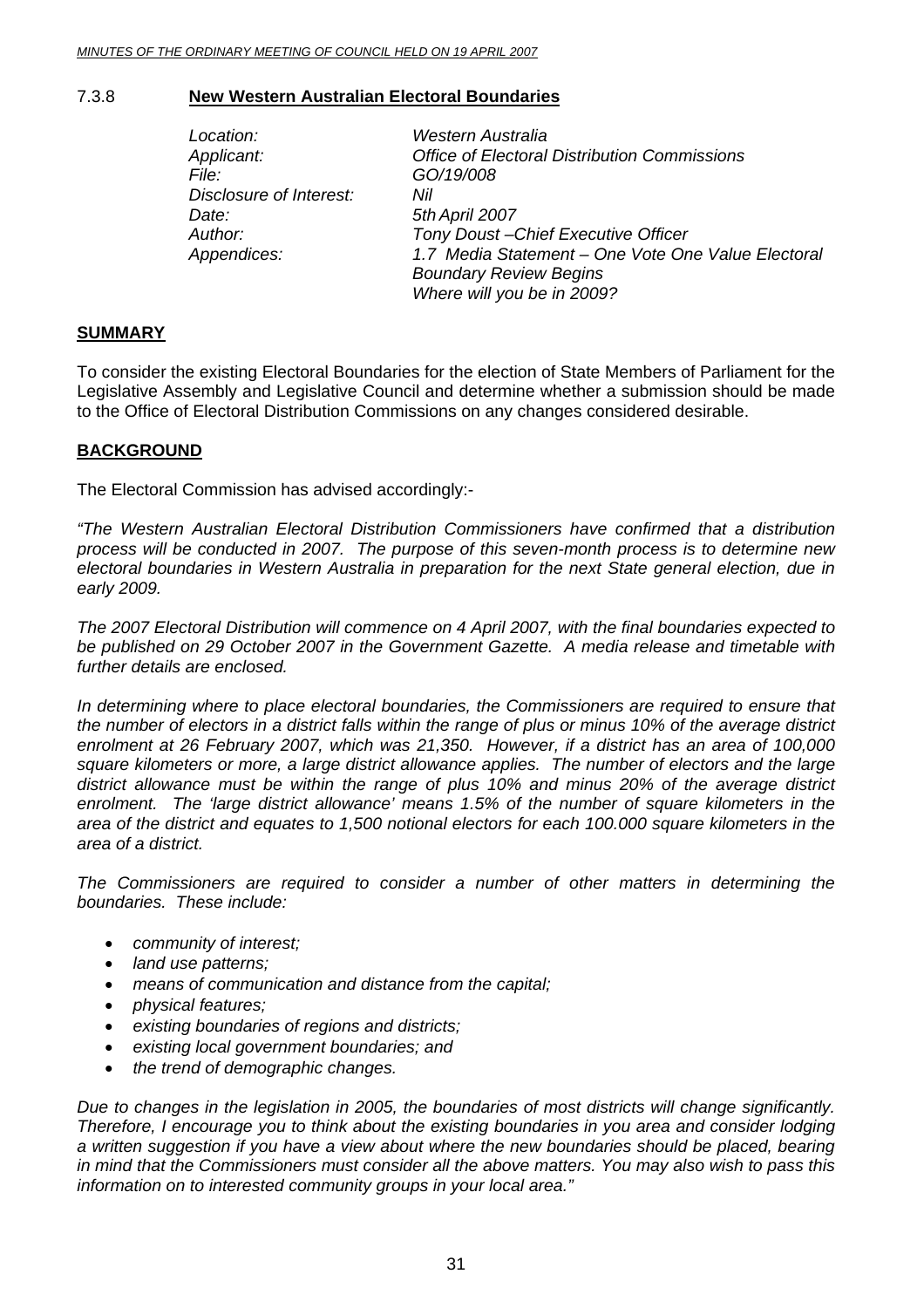#### **COMMENT**

Whilst the principles of "One Vote One Value" have been compromised by the final decision of the parliament the Shire has little choice but to accept the outcome and endeavour to achieve the best representation possible.

Looking at the present position the Shire is in the Legislative Assembly seat of "Wagin" that includes the Shires of Boyup Brook, Williams, Narrogin, West Arthur, Wagin, Dumbleyung, Woodanilling, Katanning, Broomehill, Tambellup, Kojonup, Part of Bridgetown/Greenbushes and the Town of Narrogin. The Shire of Boyup Brook is within the Legislative Council region "Agricultural Region" which includes the area from Kalbarri in the North to Esperance in the South; Gingin, Boddington, Boyup Brook, Kojonup, Tambellup, Gnowangerup to the West/South West and Mullewa, Mukinbudin, Hyden, Lake King in the East/North East.

Although the Shire traditionally has an agricultural base the employment, lifestyle, demographics maintained/delivered by Government/or regional organizations based in Bunbury and/or the South West. and population changes today are somewhat different to those 50 years ago. There is no question that the regional centre for Boyup Brook is Bunbury and that as a Local Government the South West is the area that we share many common interests. The Shire of Boyup Brook Health, Education, Police road services/transport, Regional Authority, Local Government etc services/groupings are all

Representation by Members of Parliament living in areas 1000kms from Boyup Brook is most unsatisfactory for people living in the most densely populated region outside the Perth Metropolitan Area . The Councillors must ask themselves how many times they have met with any of the members of the Legislative Council for the Agricultural Region. Do they know who they are? The following members are of elected representatives for the Agricultural Region:-

- Hon Kim Chance MLC
- Hon Murray Criddle MLC
- Hon Bruce Donaldson MLC
- Hon A Fels MLC Hon M Rowe MLC

It is extremely important that the Shire is in an electoral area that will allow residents reasonable access to its parliamentary members and that has a focus on the region in which we are geographically situated and serviced by.

The Council position should be clearly that the Shire of Boyup Brook should be included in electoral districts with strong links to South West Region.

#### **CONSULTATION**

Nil

#### **STATUTORY ENVIRONMENT**

Nil

#### **POLICY IMPLICATIONS**

Nil

#### **FINANCIAL IMPLICATIONS**

Nil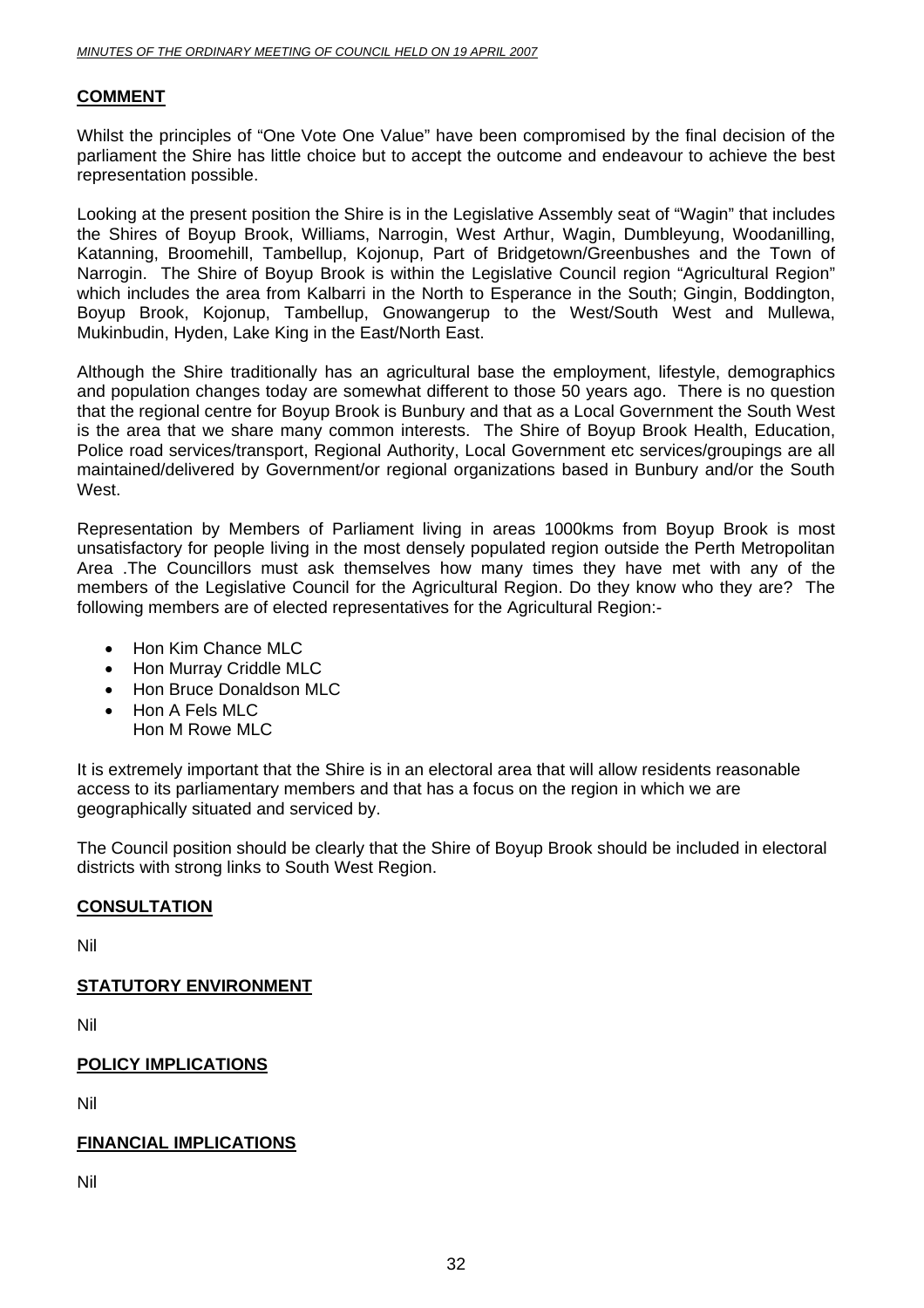#### <span id="page-32-0"></span>**STRATEGIC IMPLICATIONS**

It is vitally important to be included in an electoral area that encompasses the South Wet region of the State.

#### <u>**VOTING REQUIREMENTS</u>**</u>

Nil

#### **COUNCIL DECISION AND OFFICER RECOMMENDATION**

**MOVED: Cr Downing Construction Construction Cr Marshall SECONDED: Cr Marshall** 

That the Chief Executive Officer prepare a submission based on the need for the Shire of Boyup Brook to be included in an Electoral district that is part of the South West Region.

#### **CARRIED 8/0**

#### 7.3.9 **Boyup Brook Medical Service – Addition to Fee Schedule**

*Applicant: Shire of Boyup Brook Date:*  $10^{th}$  April 2007 *File: CM/42/003 Disclosure of Interest: Nil Au*

 *Location: Medical Centre Abel Street Boyup Brook thor: Tony Doust, Chief Executive Officer* 

#### **SUMMARY**

To inform Council of a need to introduce an additional fee to cover the cost of providing reports for third parties and initiate the change necessary.

#### **BACKGROUND**

occasions has no relationship to the normal charges levied for medical attention and often requires providing a report on the medical history condition of a person. A recent situation has highlighted the need for the Medical Service to be able to charge for the cost of preparing reports for Insurance companies, legal matters etc. The work involved on most

#### **OMMENT C**

The Chief Executive Officer has discussed the matter with Dr M Mel and it is agreed that the charge be levied on a hourly basis at  $$180.00 + GST$  which equates to the rate currently charged for short (15 minutes) consultations.

#### **CONSULTATION**

Dr Michiel Mel, Shire President.

#### **STATUTORY ENVIRONMENT**

Local Government Act 1995 Sections 6.16, 6.17 and 6.19

Section 6.19 – requires a Local Government to advertise its intention to implement a fee structure that was not included in the Annual Budget before it introduces the new fee and also to a advise as to the date it will apply from.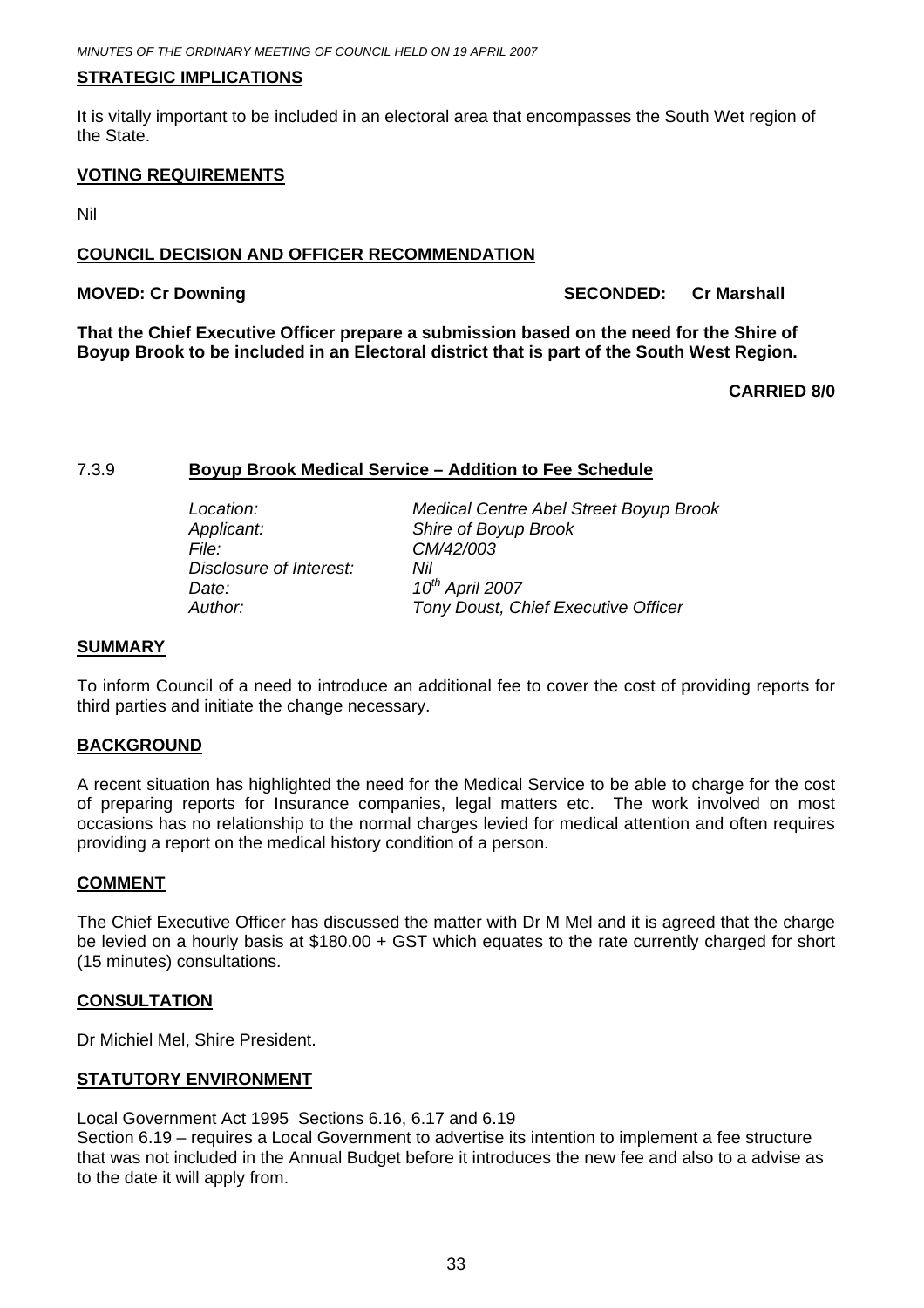#### <span id="page-33-0"></span>**POLICY IMPLICATIONS**

Nil

#### **FINANCIAL IMPLICATIONS**

The introduction of the fee will have minimal impact on the income being received by the medical centre, however it is necessary to ensure a charges levied are in accordance with legislation.

#### **<u>STRATEGIC IMPLICATIONS</u>**

Nil

#### **VOTING REQUIREMENTS**

Absolute Majority

#### **COUNCIL DECISION AND OFFICER RECOMMENDATION**

**MOVED: Cr Downing** 

#### **SECONDED: Cr Marshall**

- **1. That the following fee be added to the existing fees and charges for the Boyup Brook Medical Centre:- Reports for Third Parties - \$180 per hour plus GST**
- 2. The fee to apply from 1<sup>st</sup> May 2007.

#### **CARRIED 6/2**

Cr Downing declared an impartiality interest in the following item due to owning a dam.

#### **7.3.10 <b>Licensing Privately Funded Water Storage Facilities**

| Location:               | Soi      |
|-------------------------|----------|
| Applicant:              | Shi      |
| File:                   | GR       |
| Disclosure of Interest: | Nil      |
| Date:                   | $10^{t}$ |
| Author:                 | Tor      |
|                         |          |

 *Location: South West Western Australia Applicant: Shire of Boyup Brook File: GR/31/009 Date: 10th April 2007*  **Tony Doust, Chief Executive Officer** 

#### **UMMARY S**

To raise concern with Premier of Western Australia and Minister for Water on behalf of the residents South West. of Boyup brook as the recommendation of the Water Reform Implementation Committee to introduce licensing and metering fees for privately funded water storage facilities and bores in the

#### **BACKGROUND**

A "Blueprint for Water Reform in Western Australia", the report of the Water Reform Implementation Committee published in December 2006 includes a number of recommendations including the following:-

#### *"RECO MMENDATION 26*

In recognizing that farm dams (wither large farm dams or a concentration of farm dams) can have a significant impact on water availability, particularly in high rainfall areas, that this water interception *be accounted for and managed by:*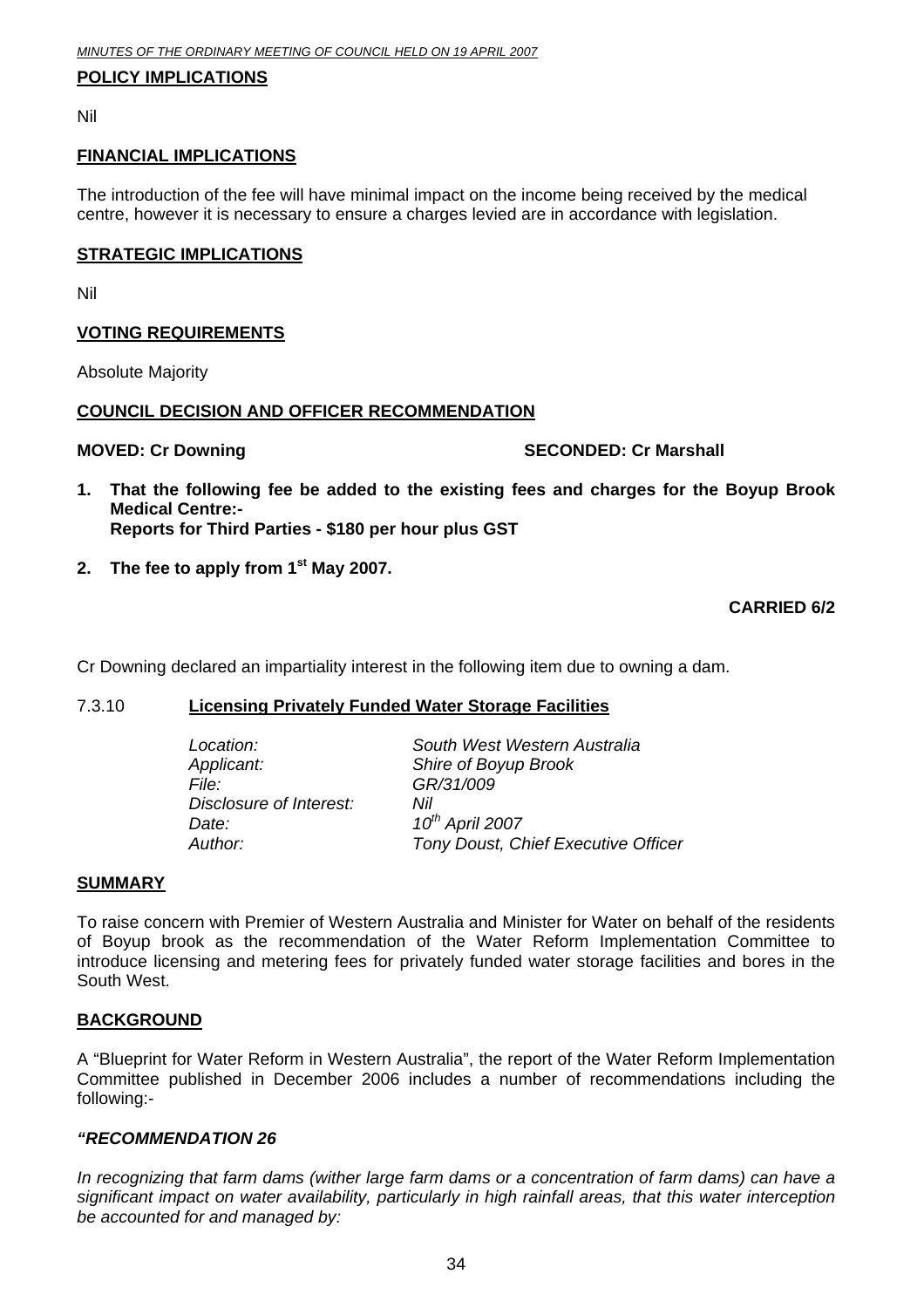- Generally excluding from a licence, farm dams in those parts of the State receiving rainfall *below a threshold (say 700 millmetres)*
- Generally excluding from a licence, farm dams that are constructed for livestock and nonscheme domestic purposes below a volumetric threshold.
- Determining in statutory water management plans the form of water entitlement if farm dams *are to be considered part of a consumptive pool* 
	- As a water access entitlement if farm dams are to be considered part of a consumptive *pool*
	- As a water licence if they are not part of a consumptive pool
	- **•** As a basic right in those areas where there is no significant impact on the water balance *in the area.*
- prescribed through the statutory water management plan. *Requiring water accounting for licensed farm dams through appropriate metering as*
- *Providing for water transfer to occur from licensed farm dams or water trading where a water s entitlement is provided acces* •
- *Requiring the payment of a water licence administration fee if the dam is licensed*
- *Notwithstanding the points above, that statutory water management plans require farm dams to be regulated where their collective impact on water balance or water interception is significant."*

#### **COMMENT**

Whilst the recommendation includes reference to excluding from license, farm dams in those parts of the State receiving rainfall below a threshold (say 700millimetres), this will require licensing in some areas of the South West which may include portions of the Shire of Boyup Brook.

The existing private water supplies have all been provided by the property owners and it would seem inappropriate to introduce a license requirement and or fee for water from these facilities. Cr Downing has raised this matter with the CEO and asked for an item to be included on the agenda for Councils consideration.

#### **CONSULTATION**

Cr R Downing

#### **STATUTORY ENVIRONMENT**

Proposals to amend/introduce legislation to implement water reform in Western Australia.

#### **POLICY IMPLICATIONS**

Nil

#### **FINANCIAL IMPLICATIONS**

No specific implications on the Shire of Boyup brook as an entity

#### **STRATEGIC IMPLICATIONS**

The Shire's Strategic Plans includes identification and progress opportunities for the intensification and diversification of Agricultural resources to create a sustainable and expanding agricultural industry. The proposal to express concern about licensing of dams or bores provided through private means is in keeping with this strategic direction.

#### <u>**VOTING REQUIREMENTS</u>**</u>

Simple Majority